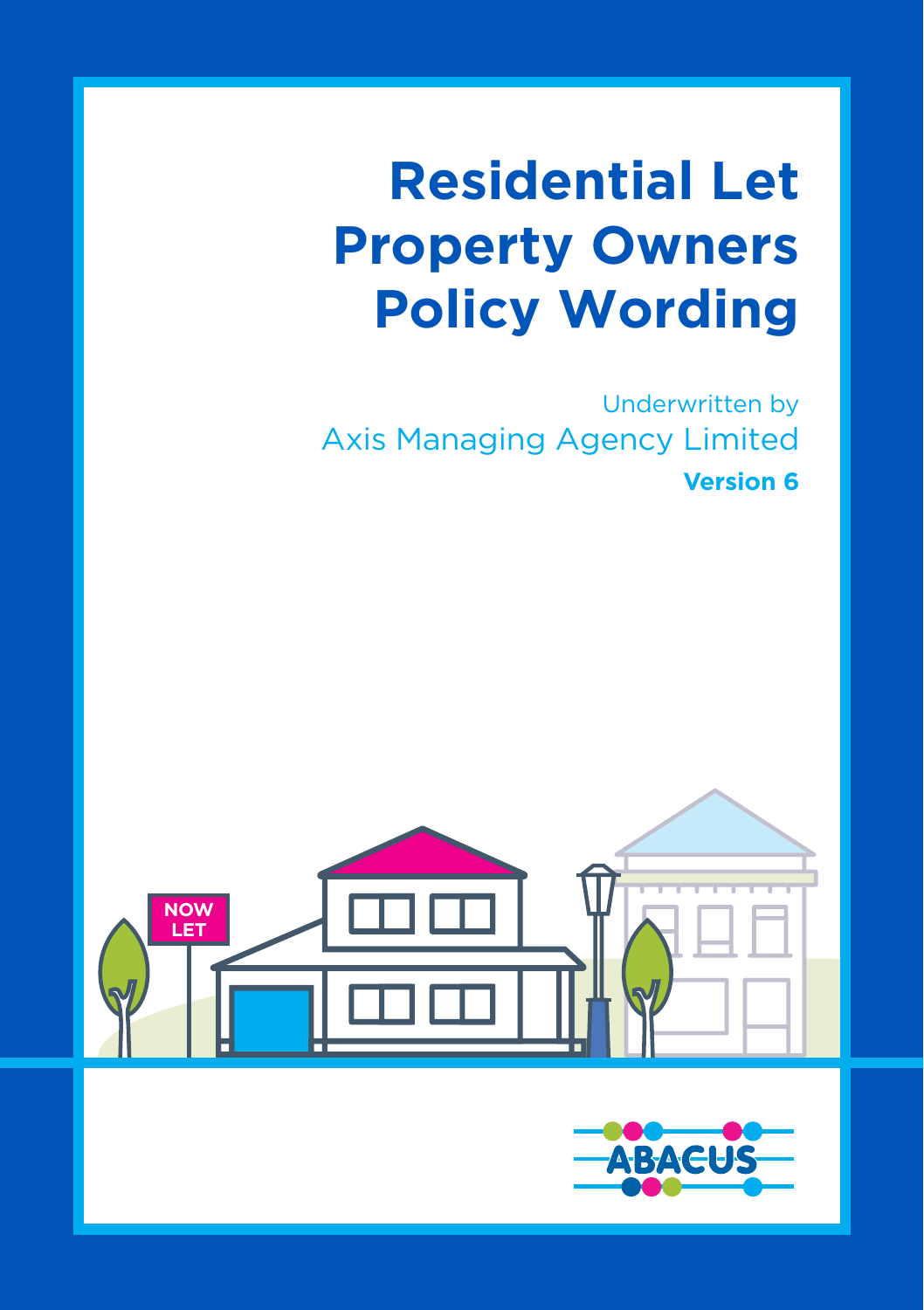### **Index**

**Page**

| 3        | Introduction                                                              |
|----------|---------------------------------------------------------------------------|
| $4 - 6$  | <b>Definitions</b>                                                        |
| $7 - 11$ | General Conditions applicable to the whole of this insurance              |
| 8        | <b>Cooling Off Period</b>                                                 |
| 8        | <b>Cancellation</b>                                                       |
| 9        | <b>Complaints procedures</b>                                              |
| 10       | <b>Claims notification</b>                                                |
|          | 12 - 13 General Exclusions applicable to the whole of this insurance      |
| 14       | Claims Conditions applicable to the whole of this insurance               |
|          | 15 - 19 Section One - Buildings covers                                    |
| 20       | Section One - Buildings - Settling Claims (specific to buildings section) |
|          | 21 - 23 Section Two - Contents covers                                     |
| 24       | Section Two - Contents - Settling Claims (specific to contents section)   |
|          | 25 - 27 Section Three - Legal Liability to the Public                     |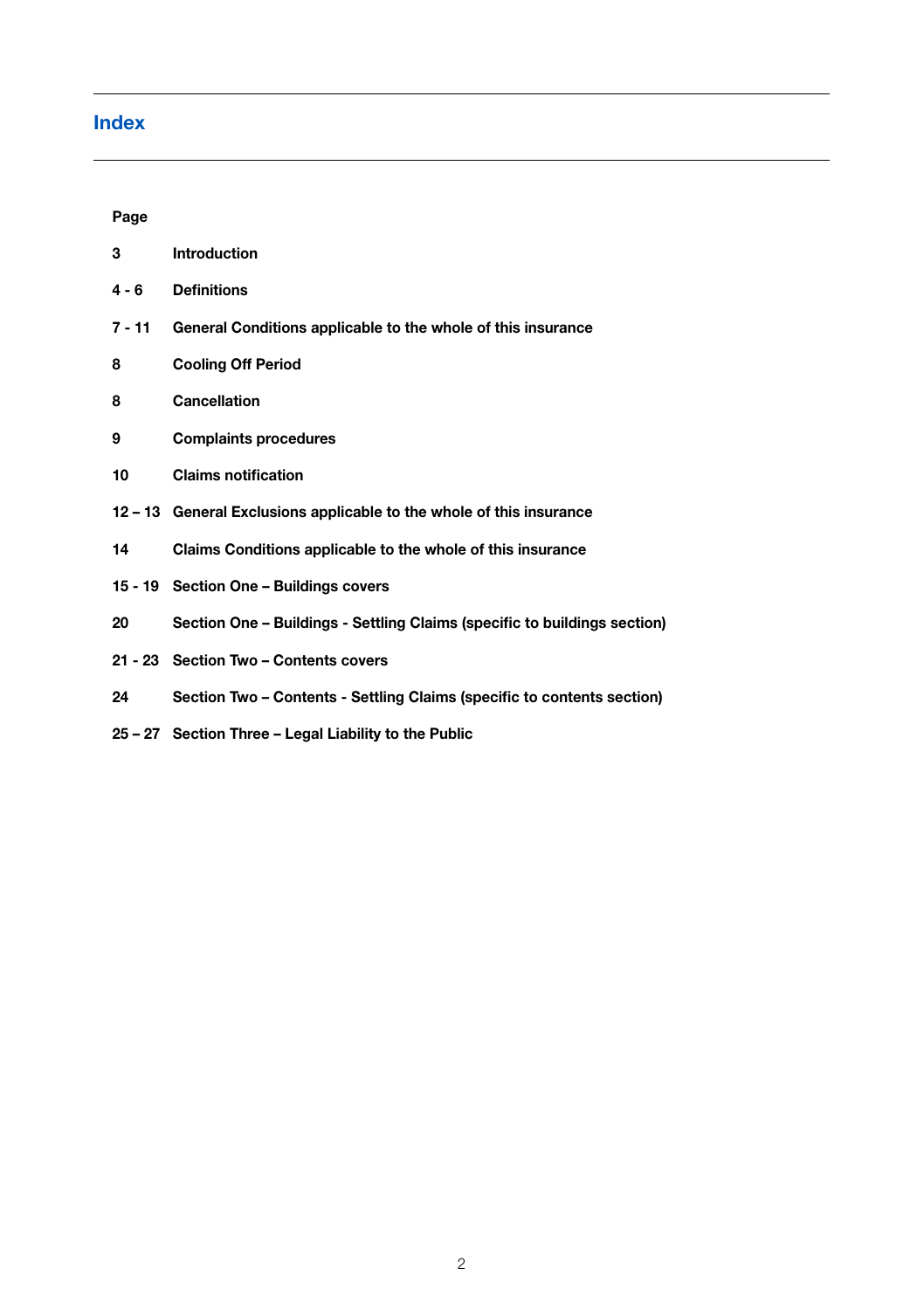### **Introduction**

This policy has been arranged by ABACUS on behalf of AXIS Managing Agency Ltd under the Contract Reference number as stated in **your schedule**. All enquiries in relation to this policy (other than claims) should be directed to **your broker**.

ABACUS acts as an agent for **us** in performing its duties under this agreement.

In return for payment of the premium shown in the **schedule**, **we** agree to insure **you**, subject to the terms and conditions contained in or endorsed on this policy wording and **schedule**, against any loss or damage **you** sustain or legal liability **you** incur for accidents happening during the period shown in the **schedule**.

The insurance relates ONLY to those sections of the policy wording which are shown in the **schedule** as being included.

In this policy wording and **schedule**, **we** bind ourselves severally and not jointly, that is, in the event of a loss, each of **us** is liable only for his own share of his insurer's proportion of the risk.

The written authority (contract number shown in the **schedule**) allows ABACUS to sign and issue this policy wording and **schedule** on **our** behalf.

### **Your Policy**

This policy wording, the **schedule** and any **endorsement(s)** applying to **your** policy forms **your** contract of insurance.

This document sets out the conditions of the contract of insurance between **you** and **us**. **You** should keep it in a safe place.

Please read the whole document carefully. It is arranged in different sections. It is important that:

- **you** are clear which sections **you** have requested and want to be included;
- **you** understand what each section covers and does not cover;
- **you** understand **your** own duties under each section and under the insurance as a whole.

Please contact **your broker** without delay if this document is not correct or if **you** would like to ask any questions.

### **Financial Services Compensation Scheme**

**We** are covered by the Financial Services Compensation Scheme (FSCS). **You** may be entitled to compensation from the Scheme if **we** cannot meet **our** obligations to **you** under this contract. If **you** were entitled to compensation under the Scheme, the level and extent of the compensation would depend on the nature of this contract. Further information about the Scheme is available from the Financial Services Compensation Scheme (PO Box 300, Mitcheldean, GL17 1DY) and on their website: www.fscs.org.uk

### **Law and Jurisdiction applicable to this insurance**

**You** and **we** are free to choose the law applicable to this contract of insurance. Unless specifically agreed to the contrary this contract of insurance will be governed by the laws of England and Wales and subject to the exclusive jurisdiction of the courts of England.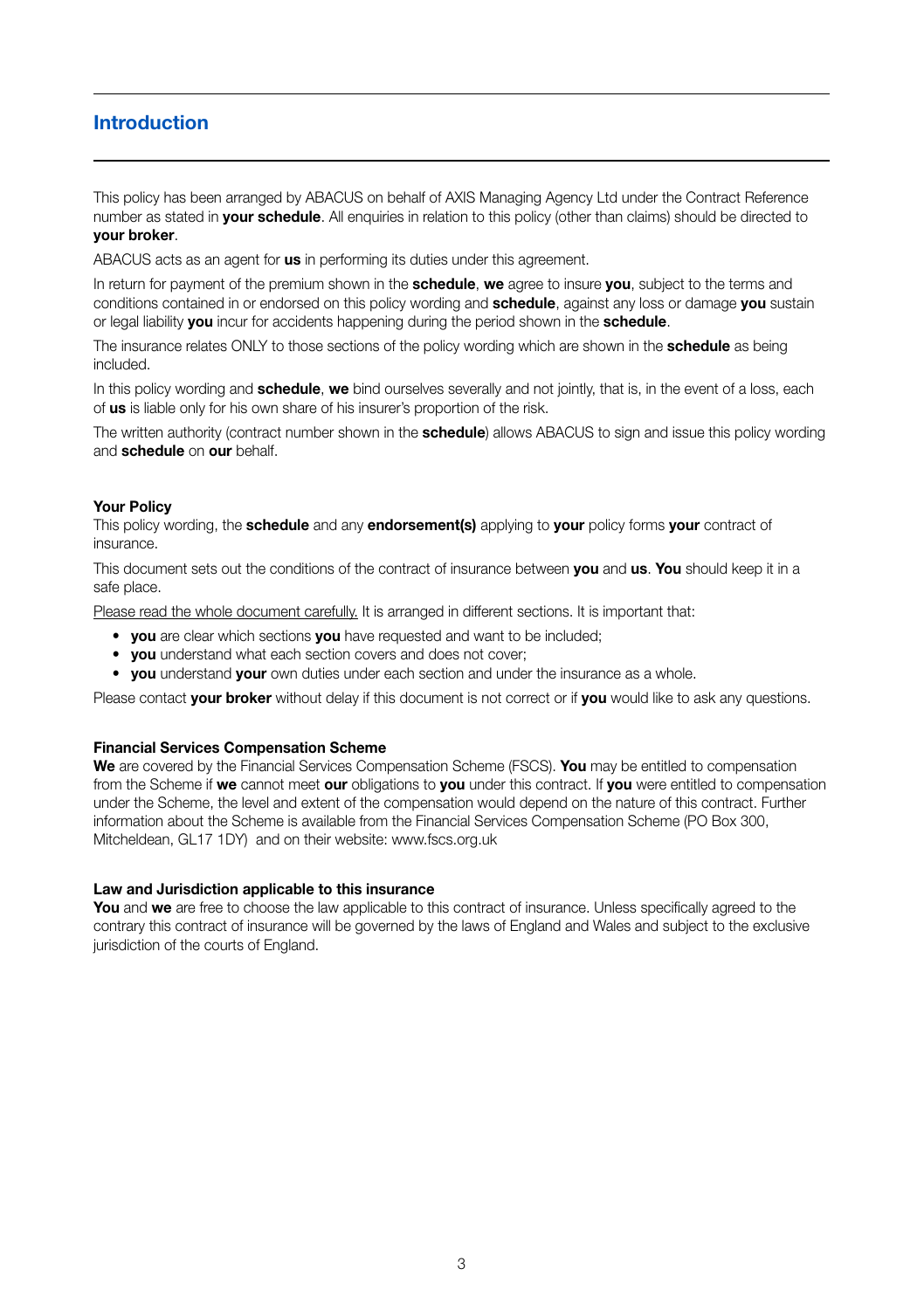# **Definitions**

Wherever the following words appear **in bold** in this insurance they will have the meanings shown below.

| <b>Accidental Damage</b> | Physical damage caused suddenly and accidentally, and not through wear and tear,<br>breakdown or malfunction.                                                                                                                                                                                                                                                                                                                                                                                                                                                                                                                                                                                                                                                                                                                                                                                                                                                                                                                                                                                                                                                                                                                                                                                                                                                                                                                       |  |
|--------------------------|-------------------------------------------------------------------------------------------------------------------------------------------------------------------------------------------------------------------------------------------------------------------------------------------------------------------------------------------------------------------------------------------------------------------------------------------------------------------------------------------------------------------------------------------------------------------------------------------------------------------------------------------------------------------------------------------------------------------------------------------------------------------------------------------------------------------------------------------------------------------------------------------------------------------------------------------------------------------------------------------------------------------------------------------------------------------------------------------------------------------------------------------------------------------------------------------------------------------------------------------------------------------------------------------------------------------------------------------------------------------------------------------------------------------------------------|--|
| <b>Bodily injury</b>     | <b>Bodily injury</b> includes death or disease.                                                                                                                                                                                                                                                                                                                                                                                                                                                                                                                                                                                                                                                                                                                                                                                                                                                                                                                                                                                                                                                                                                                                                                                                                                                                                                                                                                                     |  |
| Building(s)              | • The <b>home</b> and its decorations:<br>• fixtures and fittings attached to the <b>home</b> ;<br>• Contents of common areas;<br>• permanently installed swimming pools, fixed hot tubs, fixed spas, tennis courts, drives,<br>patios and terraces, walls, gates and fences and fixed fuel tanks;<br>you own or for which you are legally liable within the premises named in the schedule.                                                                                                                                                                                                                                                                                                                                                                                                                                                                                                                                                                                                                                                                                                                                                                                                                                                                                                                                                                                                                                        |  |
| Contents                 | Household goods and personal property, within the <b>home</b> , which are <b>your</b> property or<br>which you are legally liable for.                                                                                                                                                                                                                                                                                                                                                                                                                                                                                                                                                                                                                                                                                                                                                                                                                                                                                                                                                                                                                                                                                                                                                                                                                                                                                              |  |
|                          | <b>Contents</b> includes:<br>• tenants' fixtures and fittings<br>• carpets and unattached wood/laminated flooring<br>• televisions, video, audio equipment and computers (including portable)<br>• radio and television aerials, satellite dishes, their fittings and masts which are attached<br>to the <b>home</b><br>• permanently sited (but not fixed) hot tubs and spas<br>• property in the open but within the <b>premises</b> up to £250 in total other than:<br>o permanently sited (but not fixed) hot tubs and spas<br>o radio/television aerials, satellite dishes, their fittings and masts which are attached to<br>the <b>home</b><br>• money and credit cards up to £300 money and up to $£1,000$ credit cards in total<br>• deeds and registered bonds and other personal documents up to £1,500 in total<br>• stamps or coins forming part of a collection up to £1,250 in total<br>• valuables up to £2,500 or 10% of the sum insured for contents whichever is less,<br>within the <b>home</b><br>• domestic oil in fixed fuel oil tanks up to £1,000<br>• unattached fixtures and fittings awaiting installation to the <b>building</b><br><b>Contents</b> does NOT include:<br>• motor vehicles (other than garden machinery), caravans, trailers or watercraft or their<br>accessories<br>• any living creature<br>• any part of the <b>buildings</b><br>• any property held or used for business purposes. |  |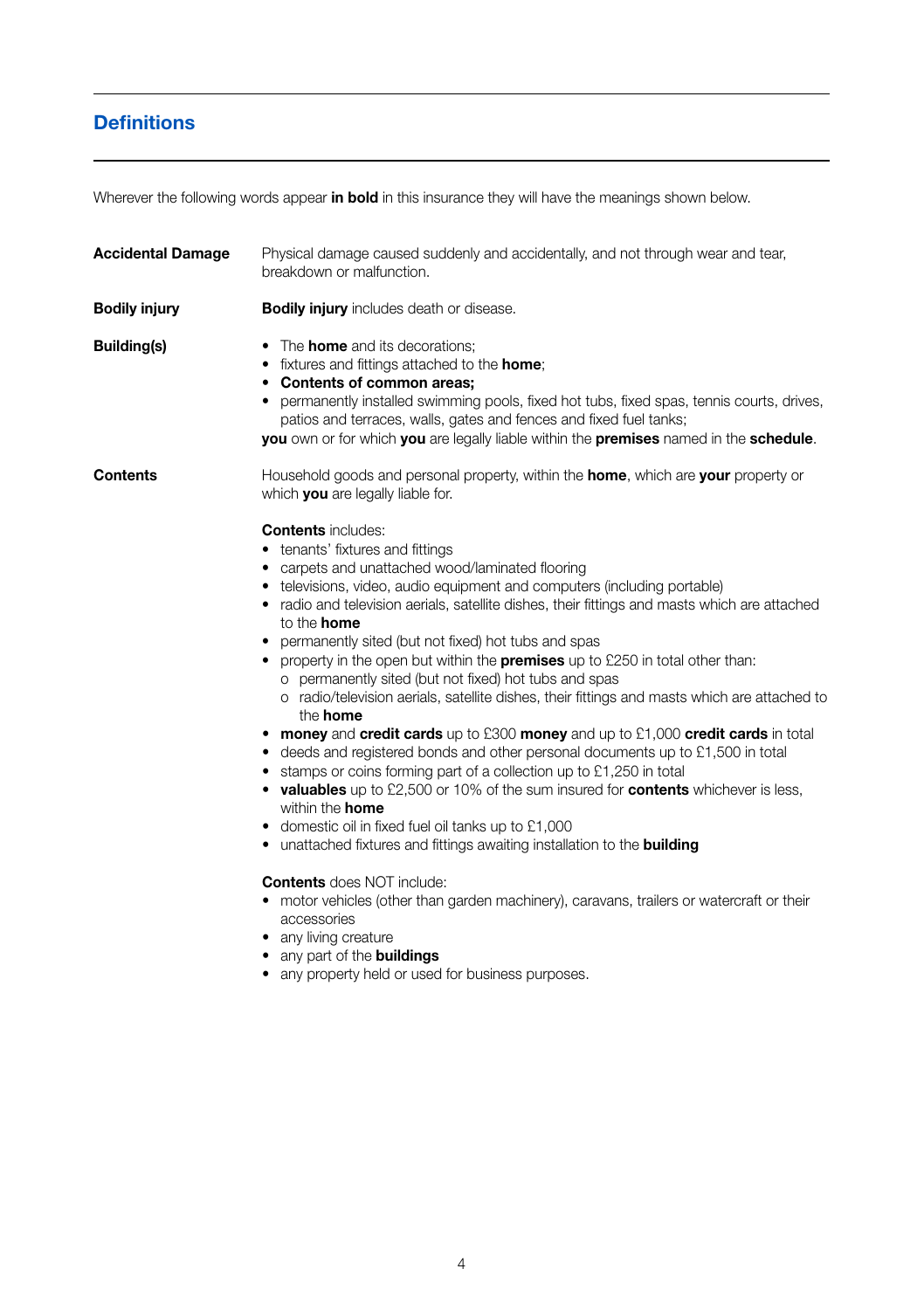# **Definitions (continued)**

Wherever the following words appear **in bold** in this insurance they will have the meanings shown below.

| <b>Contents of common</b>   |                                                                                                                                                                                                                                                                                                                                                                                                                                                                                                                                                                                                                                                                                                                                                                                                                                                                                                                         |
|-----------------------------|-------------------------------------------------------------------------------------------------------------------------------------------------------------------------------------------------------------------------------------------------------------------------------------------------------------------------------------------------------------------------------------------------------------------------------------------------------------------------------------------------------------------------------------------------------------------------------------------------------------------------------------------------------------------------------------------------------------------------------------------------------------------------------------------------------------------------------------------------------------------------------------------------------------------------|
| areas                       | Landlords <b>contents</b> comprising of furniture, furnishings, carpets, and other property<br>in the common hall, stairway, and other common parts (including storage rooms and<br>compartments) of the <b>home</b> all belonging to <b>you</b> or for which <b>you</b> are legally responsible<br>excluding:<br>(a) any loss and/or damage in excess of £5,000<br>(b) valuables<br>(c) <b>money</b> , stamps, certificates, cheques, securities or documents<br>(d) television, video, audio equipment and computers<br>(e) clothing and <b>personal possessions</b><br>(f) household linen<br>(g) animals<br>(h) property more specifically insured<br>(i) property in the open<br>(i) motor vehicles, their contents or accessories<br>(k) pedal cycles<br>If you claim for loss or damage to the contents of common areas we will at our option<br>indemnify you by payment, replacement, reinstatement or repair. |
| Credit cards                | Credit cards, charge cards, debit cards, bankers cards and cash dispenser cards.                                                                                                                                                                                                                                                                                                                                                                                                                                                                                                                                                                                                                                                                                                                                                                                                                                        |
| Endorsement(s)              | A change in the terms and conditions of this insurance.                                                                                                                                                                                                                                                                                                                                                                                                                                                                                                                                                                                                                                                                                                                                                                                                                                                                 |
| Flood                       | An inundation of water from the normal confines of any natural or artificial water course,<br>streams, rivers, culverts, lakes, ponds, reservoirs, canals, dams, coastal waters and/or the<br>overflowing of water onto land that is dry arising as a direct consequence of storm.                                                                                                                                                                                                                                                                                                                                                                                                                                                                                                                                                                                                                                      |
| Heave                       | Upward movement of the ground beneath the <b>buildings</b> as a result of the soil expanding.                                                                                                                                                                                                                                                                                                                                                                                                                                                                                                                                                                                                                                                                                                                                                                                                                           |
| Home                        | The private dwelling of <b>standard construction</b> and the garages and outbuildings used<br>for domestic purposes at the <b>premises</b> shown in the <b>schedule</b> .                                                                                                                                                                                                                                                                                                                                                                                                                                                                                                                                                                                                                                                                                                                                               |
| Landslip                    | Downward movement of sloping ground.                                                                                                                                                                                                                                                                                                                                                                                                                                                                                                                                                                                                                                                                                                                                                                                                                                                                                    |
| Money                       | • current legal tender, cheques, postal and money orders<br>• postage stamps not forming part of a stamp collection<br>• savings stamps and savings certificates and travellers' cheques<br>• premium bonds, luncheon vouchers and gift tokens all held for private or domestic<br>purposes.                                                                                                                                                                                                                                                                                                                                                                                                                                                                                                                                                                                                                            |
| Occupant                    | A person or persons authorised by <b>you</b> to stay in the <b>home</b> overnight.                                                                                                                                                                                                                                                                                                                                                                                                                                                                                                                                                                                                                                                                                                                                                                                                                                      |
| <b>Period of Insurance</b>  | The length of time for which this insurance is in force, as shown in the <b>schedule</b> and for<br>insurance which you have paid and we have accepted a premium or until cancelled.                                                                                                                                                                                                                                                                                                                                                                                                                                                                                                                                                                                                                                                                                                                                    |
| <b>Personal Possessions</b> | Clothing, baggage, sports equipment and other similar items normally carried about the<br>person and all of which belong to you.<br>Personal possessions does NOT include:<br>• money and credit cards<br>• pedal cycles.                                                                                                                                                                                                                                                                                                                                                                                                                                                                                                                                                                                                                                                                                               |
| <b>Premises</b>             | The risk address which is named in the <b>schedule</b> .                                                                                                                                                                                                                                                                                                                                                                                                                                                                                                                                                                                                                                                                                                                                                                                                                                                                |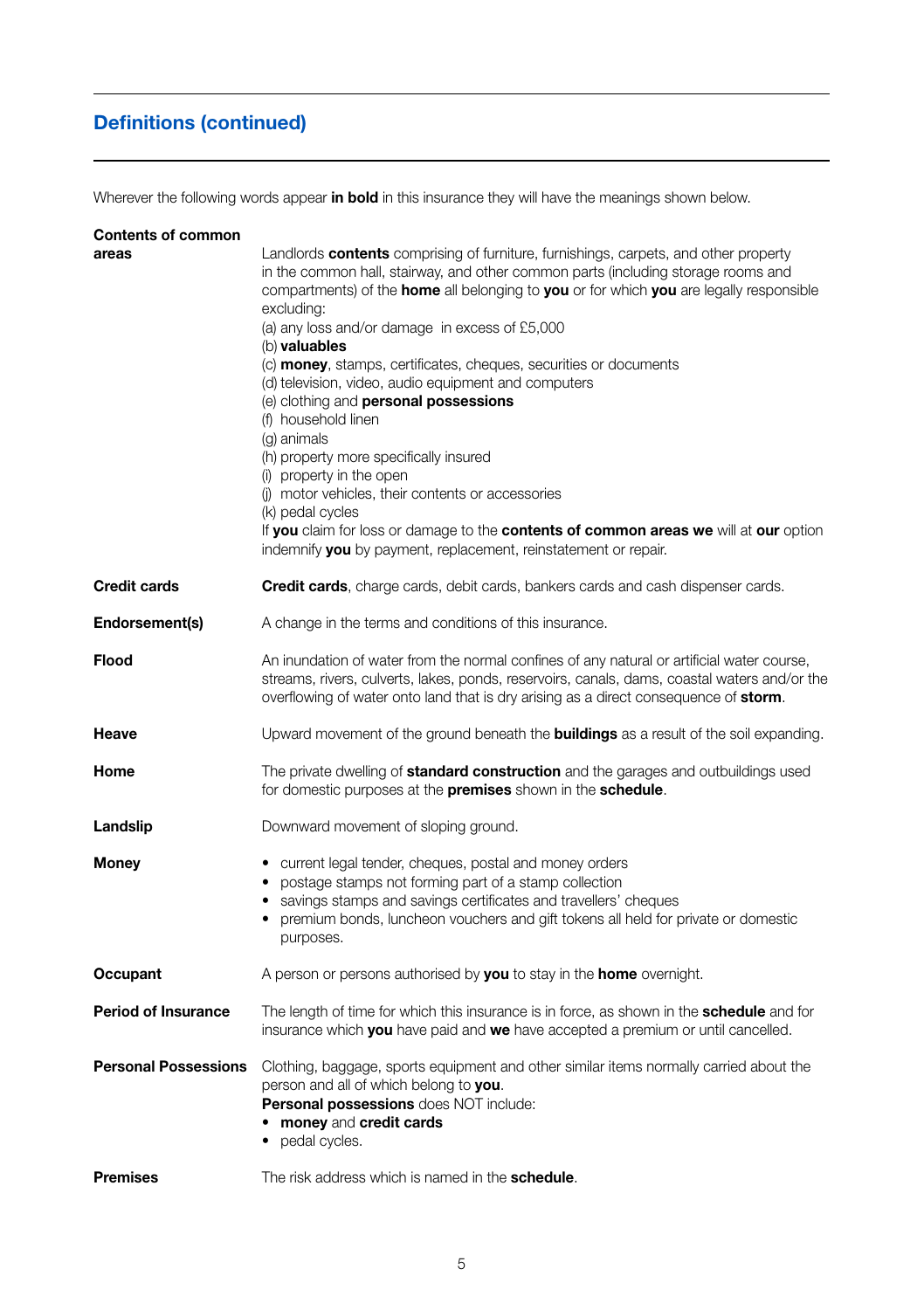# **Definitions (continued)**

Wherever the following words appear **in bold** in this insurance they will have the meanings shown below.

| <b>Sanitary ware</b>  | Washbasins, sinks, bidets, lavatory pans and cisterns, shower trays, shower screens,<br>baths and bath panels.                                                                                                                                                                                                                                        |  |
|-----------------------|-------------------------------------------------------------------------------------------------------------------------------------------------------------------------------------------------------------------------------------------------------------------------------------------------------------------------------------------------------|--|
| <b>Schedule</b>       | The schedule is part of this insurance and contains details of you, the premises, the<br>sums insured, the <b>period of insurance</b> and the sections of this insurance which apply.                                                                                                                                                                 |  |
| <b>Settlement</b>     | Downward movement as a result of the ground being compressed by the weight of the<br>buildings.                                                                                                                                                                                                                                                       |  |
|                       | Standard Construction Built solely of brick, stone or concrete (but not prefabricated walls or panels) and is either<br>flat roofed or roofed with slate, tile, concrete or metal (providing the metal portion of the<br>roof does not exceed 15%).                                                                                                   |  |
| <b>Storm</b>          | Rain and/or hail and/or snow (including weight of snow) and/or strong winds of<br>41Knots/47mph or more (Beaufort Scale number 9).                                                                                                                                                                                                                    |  |
| Subsidence            | Downward movement of the ground beneath the <b>buildings</b> where the movement is<br>unconnected with the weight of the <b>building</b> .                                                                                                                                                                                                            |  |
| <b>United Kingdom</b> | The 'United Kingdom' will include England, Wales, Scotland, Northern Ireland, the Isle of<br>Man and the Channel Islands, and journeys between these countries.                                                                                                                                                                                       |  |
| <b>Unoccupied</b>     | The property will be considered <b>unoccupied</b> when not lived in by an <b>occupant</b> or a<br>tenant for a consecutive period of 60 days.                                                                                                                                                                                                         |  |
| Valuables             | • jewellery<br>$\bullet$ furs<br>• gold, silver, gold and silver plated articles<br>• pictures.                                                                                                                                                                                                                                                       |  |
| We/us/our             | AXIS Managing Agency Ltd. AXIS Managing Agency Ltd is authorised by the Prudential<br>Requlation Authority and requlated by the Financial Conduct Authority and the Prudential<br>Regulation Authority. AXIS Managing Agency Ltd is the managing agent of AXIS Syndicate<br>1686 at Lloyd's and subject to the supervision of the Society of Lloyd's. |  |
|                       | Registered at at Willkie, Farr & Gallagher (UK) LLP, Citypoint, 1 Ropemaker Street, London<br>EC2Y 9AW (Company Number 08702952). Our Firm Reference Number and other details<br>can be found on the Financial Services Register at www.fca.org.uk.                                                                                                   |  |
| You/your              | The person or persons named in the schedule.                                                                                                                                                                                                                                                                                                          |  |
| Your broker           | The insurance broker/agent who placed this insurance on your behalf.                                                                                                                                                                                                                                                                                  |  |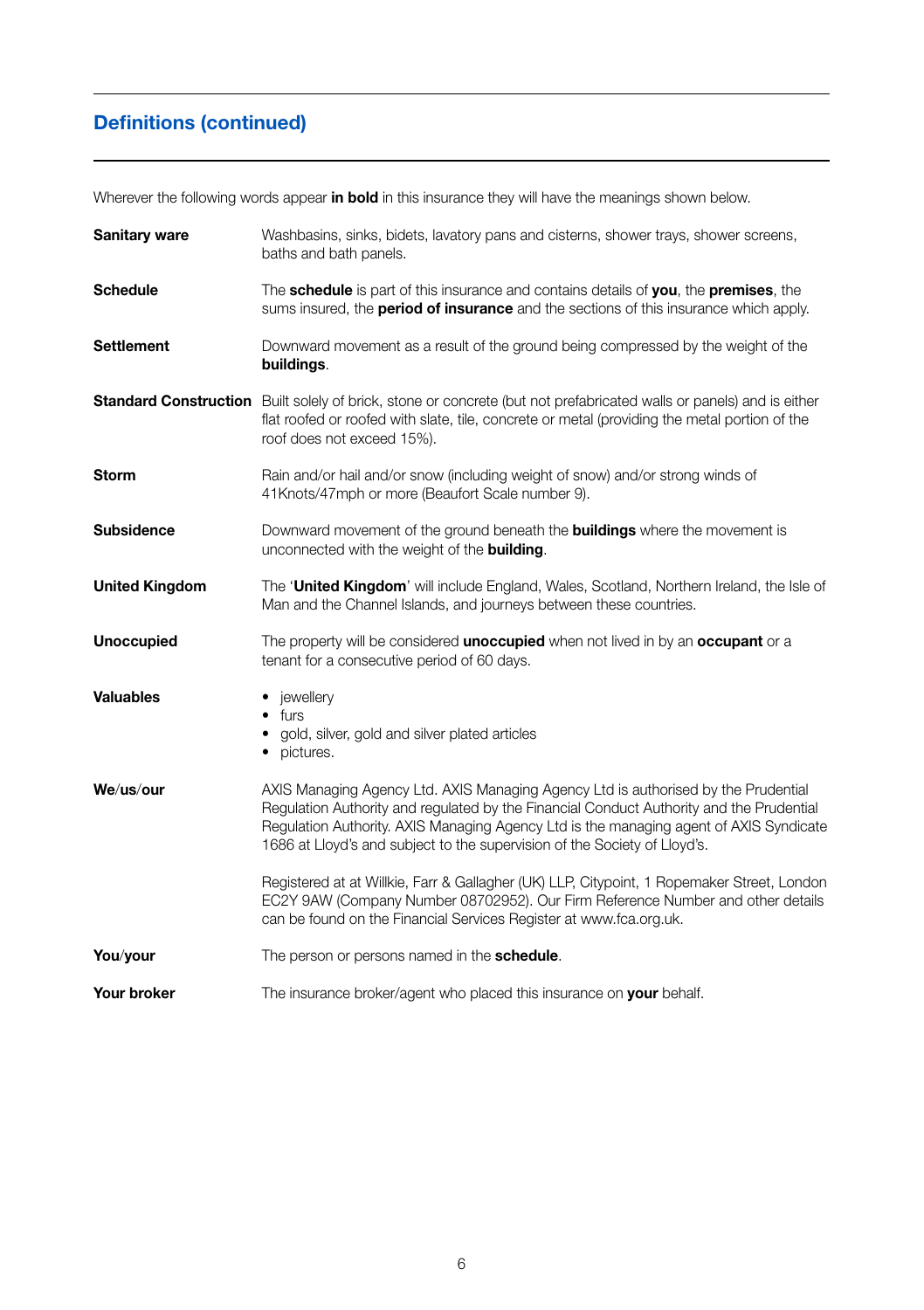### **a) Your Duties**

- 1. **You** must take all reasonable steps to prevent loss, damage or accident and maintain the **premises** in a good state of repair. Please note that this policy is not a maintenance contract. It does not cover the cost of maintenance, routine decoration or wear and tear.
- 2. **You** must meet all current local and national authority regulations governing rented accommodation. If **you** do not meet these regulations, and a claim happens as a result, **we** will not be able to pay **your** claim unless **you** can prove that **your** breach in no way could have increased the risk of the loss or damage.
- 3. **You** must tell **your broker** immediately if
	- the **home** becomes let under different circumstances or the nature of tenancy alters from that originally disclosed
	- the **home** is left unattended by day or night other than for a normal job of work, or
	- the **home** is left without an **occupant** for more than 60 consecutive days.

When **we** receive this notice **we** have the option to change the conditions of this insurance.

4. **You** must tell **your broker** before **you** start any conversions, extensions or other structural work to the **buildings**. When **we** receive this notice **we** have the option to change the conditions of this insurance.

If **you** fail to comply with any of the above duties this insurance may become invalid.

### **b) Multi Property**

Each **home** included under this insurance is considered to be covered as if separately insured.

### **c) Data Protection & Privacy Statements**

**Your** personal information notice

#### **The basics**

**We** collect and use relevant information about **you** to provide **you** with **your** insurance cover or the insurance cover that benefits **you** and to meet **our** legal obligations.

This information includes details such as **your** name, address and contact details and any other information that **we** collect about **you** in connection with the insurance cover from which **you** benefit. This information may include more sensitive details such as information about **your** health and any criminal convictions **you** may have. In certain circumstances, **we** may need **your** consent to process certain categories of information about **you** (including sensitive details such as information about **your** health and any criminal convictions **you** may have). Where **we** need **your** consent, **we** will ask **you** for it separately. **You** do not have to give **your** consent and **you** may withdraw **your** consent at any time. However, if **you** do not give **your** consent, or **you** withdraw **your** consent, this may affect **our** ability to provide the insurance cover from which **you** benefit and may prevent **us** from providing cover for **you** or handling **your** claims.

The way insurance works means that **your** information may be shared with, and used by, a number of third parties in the insurance sector for example, insurers, agents or brokers, reinsurers, loss adjusters, sub-contractors, regulators, law enforcement agencies, fraud and crime prevention and detection agencies and compulsory insurance databases. **We** will only disclose **your** personal information in connection with the insurance cover that **we** provide and to the extent required or permitted by law.

#### **Other people's details you provide to us**

Where **you** provide **us** or **your broker** with details about other people, **you** must provide this notice to them.

### **Want more details?**

For more information about how **we** use **your** personal information please see **our** full privacy notice(s), which is/ are available online on **our** website(s) or in other formats on request. http://www.axiscapital.com/corp/privacy-policy

#### **Contacting us and your rights**

**You** have rights in relation to the information **we** hold about **you**, including the right to access **your** information. If **you** wish to exercise **your** rights, discuss how **we** use **your** information or request a copy of **our** full privacy notice(s), please contact **us** or **your broker** that arranged **your** insurance.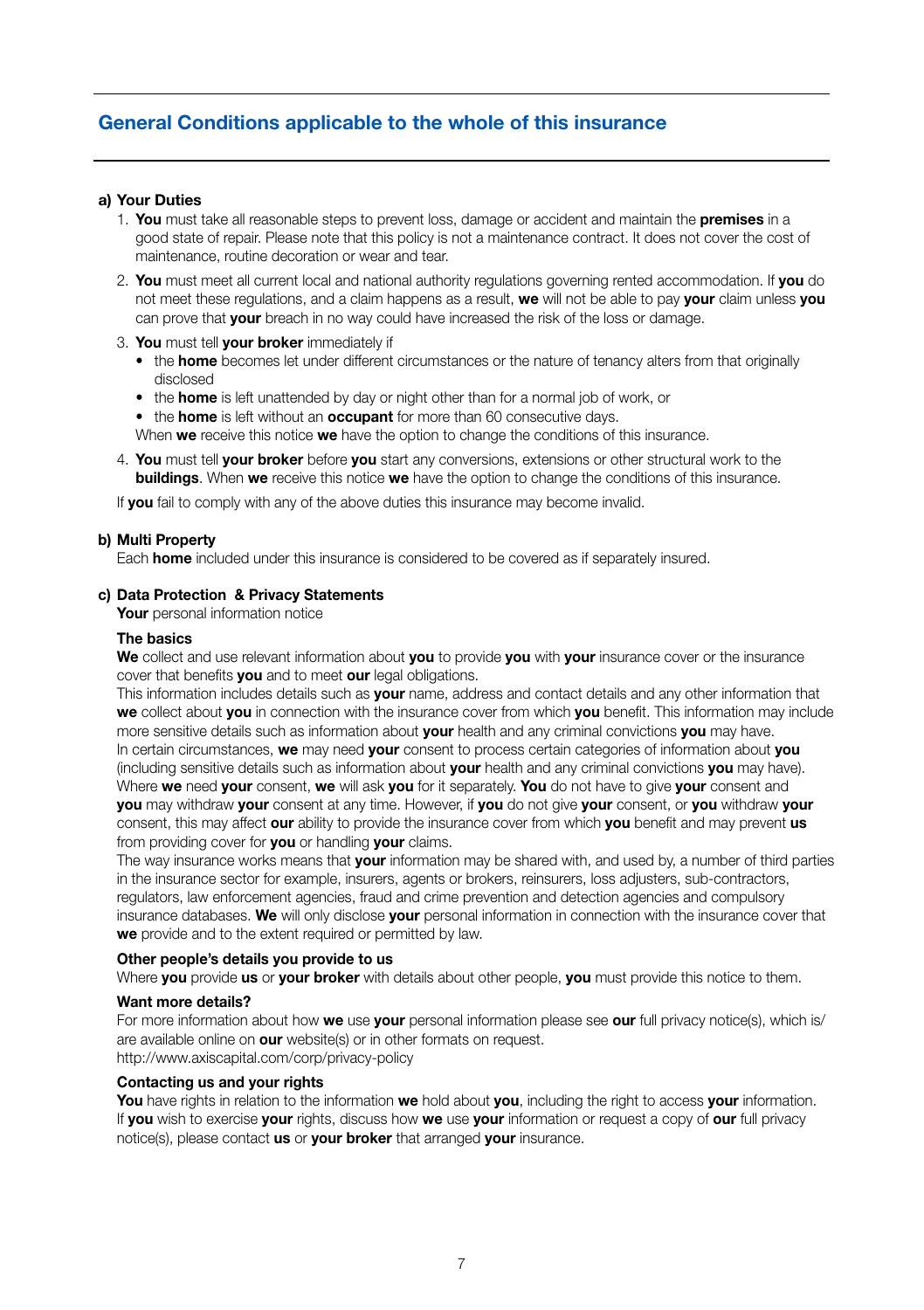### **d) Protections Clause**

It is **your** duty to ensure that all protections provided for the security of the **home** and **contents**:

- are maintained in good working order
- are in full and effective operation whenever the property is untenanted.

If **you** fail to comply with the above duties this insurance will become invalid in respect of loss or damage resulting from unauthorised entry.

### **e) Non Invalidation Clause**

The insurance will not be invalidated by any act, omission or by any alteration whereby the increased risk of loss or damage is unknown to **you** or beyond **your** control.

### **f) Cooling Off Period**

If after reading through **your** insurance policy **you** decide not to proceed with this insurance, **you** have the right to cancel without giving any reason providing **your** instructions to cancel are submitted to **your broker** within 14 days of either:

a) the date **you** received the policy documentation

b) the start of the **period of insurance**

whichever is the later.

On receiving **your** instructions **we** will at **your** choice:

- a) cancel the insurance from the inception date, providing no cover and allow a full return premium, or
- b) cancel the insurance from the date **your** instructions are received (providing received within this 14 day cooling off period) and allow a pro rata return premium providing no claims have been reported.

If **you** notify and wish to make a claim within this 14 day cooling off period, **we** will not allow a return premium

### **g) Cancellation**

1. **We** can cancel this insurance by giving **you** 30 days' notice in writing where there is a valid reason for doing so. **We** will send **our** cancellation letter to the latest address **we** have for **you** and will set out the reason for cancellation in this letter. Valid reasons may include but are not limited to:

- Where **we** have been unable to collect a premium payment. In this case **we** will contact **you** in writing requesting payment by a specific date. If **we** do not receive payment by this date, **we** will write to **you** again notifying **you** that payment has not been received and giving **you** 10 days' notice of a final date for payment. This letter will also notify **you** that if payment is not received by this date **your** policy will be cancelled. If payment is not received by that date, **we** will cancel **your** policy with immediate effect and notify **you** in writing that such cancellation has taken place;
- Where **you** are required in accordance with the terms of this policy to co-operate with **us**, or send **us** information or documentation and **you** fail to do so in a way that materially affects **our** ability to process a claim, or **our** ability to defend **our** interests. In this case **we** may issue a cancellation letter and will cancel **your** policy if **you** fail to co-operate with **us** or provide the required information or documentation by the end of the cancellation notice period;
- Where **we** reasonably suspect fraud; or
- Due to the use of threatening or abusive behaviour or language, or intimidation or bullying of staff or suppliers.

2. **You** can also cancel this insurance at any time by contacting **your broker**. Any return premium due to **you** will be calculated on a proportional basis, for example, if **you** have been covered for six (6) months, the deduction for the time **you** have been covered will be half the annual premium.

### **h) Your Bank's or Building Society's Interest Clause**

The rights of the bank or building society that provided **your** mortgage will not be affected by anything **you** do to increase the risk of loss or damage to the **home** provided that they were unaware of such action.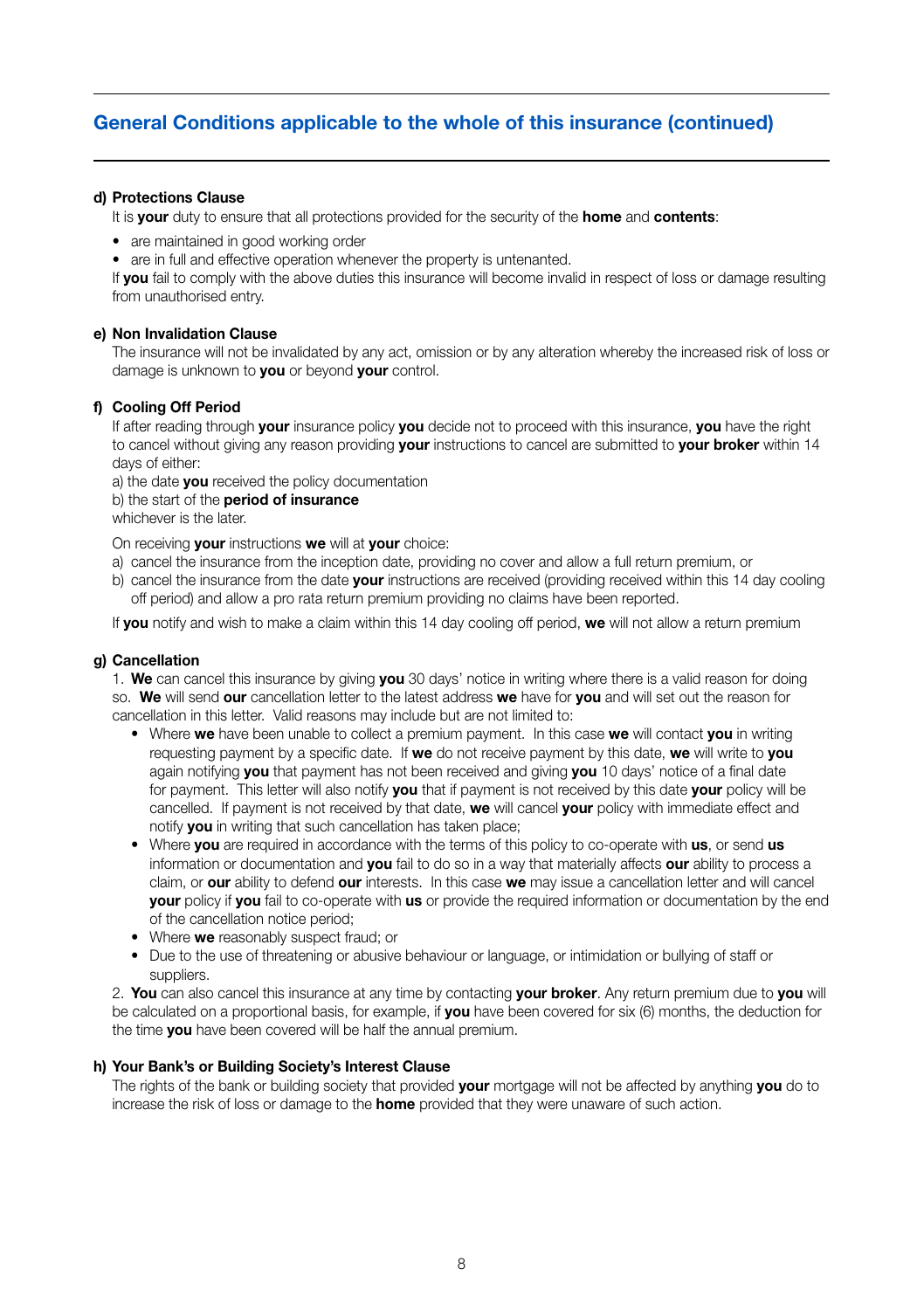### **i) Index-Linking Clause**

The sums insured in Section One - Buildings and Section Two - Contents will be indexed each month in line with the following:

- Section One Buildings: The House Rebuilding Cost Index issued by the Royal Institution of Chartered Surveyors.
- Section Two Contents: The Consumer Durables Section of the General Index of Retail Prices.

**We** will not charge **you** an extra premium for any monthly increase, but at each renewal **we** will calculate the premium using the new sums insured.

For **your** protection should the index fall below zero **we** will not reduce the sum insured.

#### **j) Complaints procedure**

In the event that **you** wish to make a complaint about **your** policy, **you** should in the first instance contact **your broker**.

In the event that **you** wish to make a complaint about **your** claim **you** should then contact the following:

Adjusting Associates LLP Ground Floor Units 1 & 2 Magden Court Llantrisant CF72 8XT Tel: 01443 229513, Email: claims@adjustingassociates.com

If the complaint is about any other issue (not a claim) please contact:

**ABACUS** Compliance Director, Baxter Building, 80 Baxter Avenue, Southend-on-Sea, Essex, SS2 6HZ Tel: 01702 606300, E-mail: complaints@sabacus.co.uk

Alternatively, **you** can refer the matter to the Complaints team at Lloyd's:

Complaints, Lloyds Market Services, One Lime Street, London, EC3M 7HA. Tel: 020 7327 5693 Fax: 020 7327 5225 E-mail: complaints@Lloyds.com Website: www.Lloyds.com/complaints

Please have details of the Policy and, in particular, the Policy number and the Contract number to help ensure a speedy response.

Details of Lloyd's complaints procedures, including timescales for resolution, are set out in a leaflet "Your Complaint – How We Can Help" available at www.lloyds.com and are also available from the above address.

If **you** are dissatisfied with the outcome of **your** complaint, **you** may have the right to refer **your** complaint to an alternative dispute resolution body.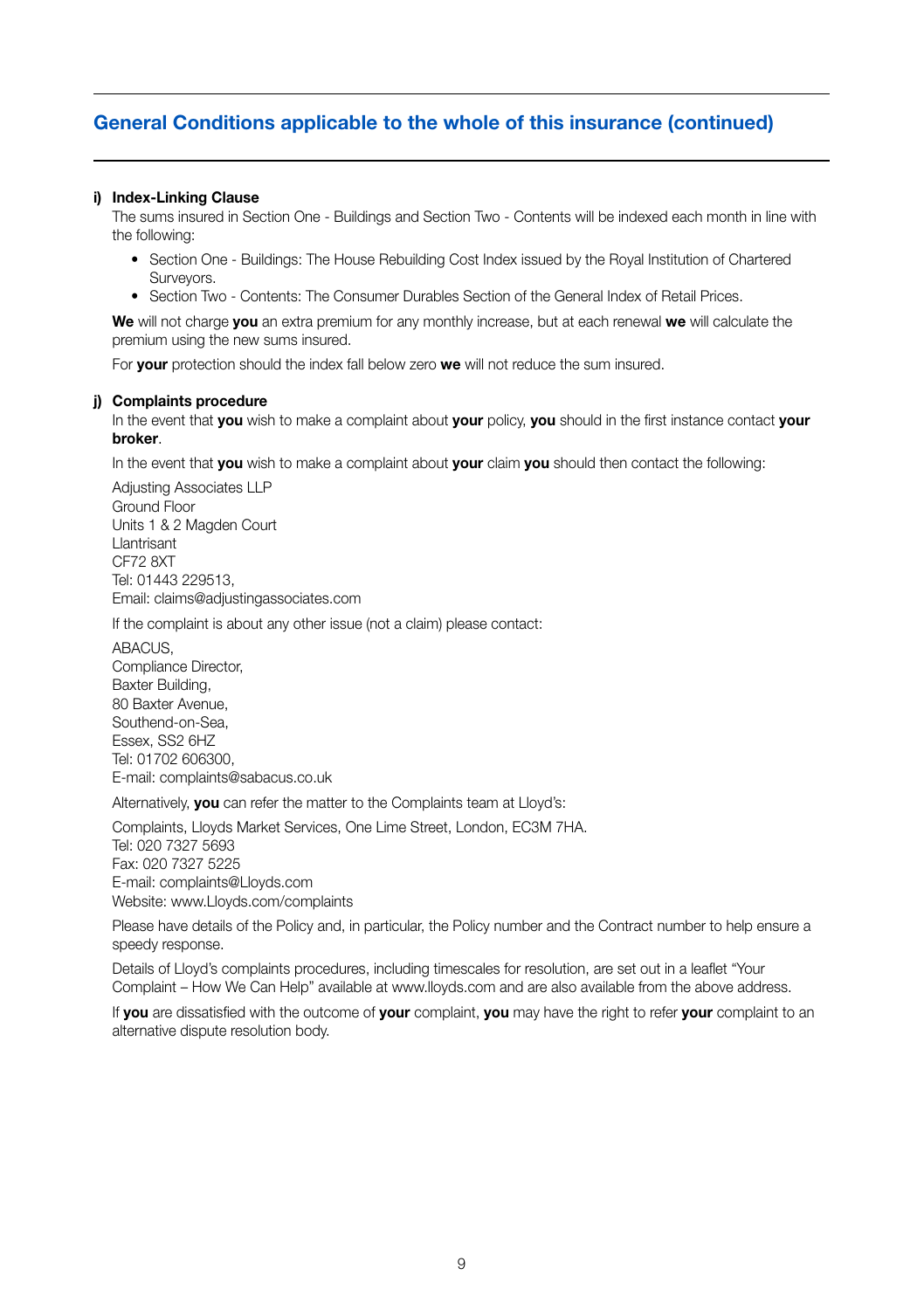If **you** live in England, Wales, Scotland, Northern Ireland or the Isle of Man, the contact information is:

The Financial Ombudsman Service Exchange Tower London E14 9SR Tel: 0800 023 4567 (calls to this number are free from "fixed lines" in the UK) Tel: 0300 123 9123 (calls to this number cost the same as 01 and 02 numbers on mobile phone tariffs in the UK) Email: complaint.info@financial –ombudsman.org.uk Website: www. financial-ombudsman.org.uk

If **you** live in the Channel Islands, the contact information is:

Channel Islands Financial Ombudsman PO Box 114 Jersey Channel Islands JE4 9QG. Tel: Jersey +44 (0)1534 748610; Guernsey +44 (0)1481 722218; International +44 1534 758610. Fax +44 1534 747629 Email: enquiries@ ci-fo.org Website: www.ci-fo.org

If **you** purchased this insurance online **you** can also make a complaint via the EU's online dispute resolution (ODR) platform. The website for the ODR platform is: http://ec.europa.eu/odr

These procedures do not affect **your** right to take legal action.

### **k) Claims notification**

To make a claim please contact: Adjusting Associates LLP Ground Floor Units 1 & 2, Magden Park Llantrisant Rhondda Cynon Taff CF72 8XT Telephone number: 01443 229 513 Fax Number: 01443 229 995 E-mail address: claims@adjustingassociates.com Emergency 24/7 out of office number: 01724 761378

Adjusting Associates LLP handle claims on **our** behalf. Professional staff are available to assist **you**, whether **you** need a claim form, advice on emergency repairs or any other aspect of **your** claim. Alternatively, if **you** prefer, please contact **your broker** who acts on **your** behalf. Please note, ABACUS only acts as **our** agent in respect of any claims **you** refer to **us**.

### **l) Reliance on Information Supplied**

In deciding to accept this insurance and in settling the terms and premium, **we** have relied on the information **you** have given **us**. **You** must take care when answering any questions **we** ask by ensuring that all information provided is accurate and complete.

If **we** establish that **you** deliberately or recklessly provided **us** with false information **we** will treat this insurance as if it never existed and decline all claims.

If **we** establish that **you** were careless in providing **us** with the information **we** have relied upon in accepting this insurance and settling its terms and premium **we** may:

- treat this insurance as if it had never existed and refuse to pay all claims and return the premium paid. **We** will only do this if **we** provided **you** with insurance cover which **we** would not otherwise have offered
- amend the terms of **your** insurance. **We** may apply these amended terms as if they were already in place if a claim has been adversely impacted by **your** carelessness
- charge **you** more for **your** insurance or reduce the amount **we** pay on a claim in the proportion the premium **you** have paid bears to the premium **we** would have charged **you**, or
- cancel **your** policy in accordance with the cancellation condition as detailed within this policy wording.

**We** or **your broker** will write to **you** if **we**:

- intend to treat this insurance as if it never existed; or
- need to amend the terms of **your** policy; or
- require **you** to pay more for **your** insurance.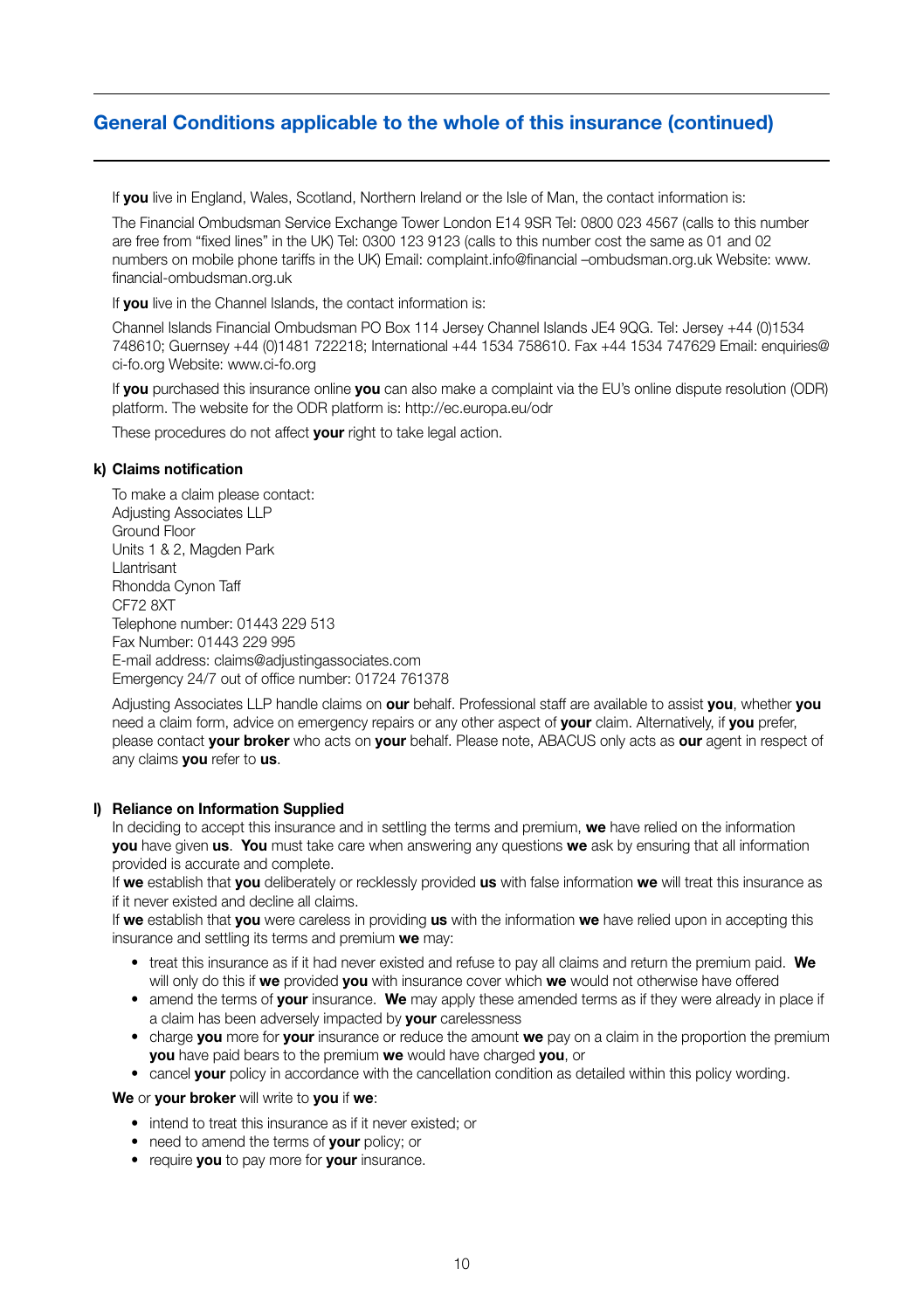### **m) Unoccupancy Condition**

If the **home** is **unoccupied** it is a condition of the policy that **you** must comply with the following:-

- All security must be maintained and placed in operation whenever the **home** is unattended
- The water must be switched off at the mains and the water system drained OR the heating must be maintained at a minimum 15 degrees centigrade or 58 degrees Fahrenheit at all times
- The gas and electricity must be turned off at the mains unless used to maintain the security and/or heating of the **home**
- Any tanks containing fuel or other inflammable liquid must be drained and purged within 30 days of vacancy unless used to maintain heating of the **home**
- The **home** must be inspected both internally and externally at least once every 30 days by either **you** or **your** representative. A visit record of dates, time and any observations must be recorded in a central inspection record, presentation of which will be required in the event of a claim
- All waste refuse and other disused combustible material including accumulated mail will be cleared internally and externally from the **home** and removed form the **premises** every 30 days
- Advise **your broker** as soon as the property tenancy status alters.

**You** must inform **us** as soon as **you** become aware of any action or occurrence that is likely to increase the risk of a loss or damage to the **home**, for example acts of vandalism, breaking and entering to the property even if **you** have no intention of making a claim.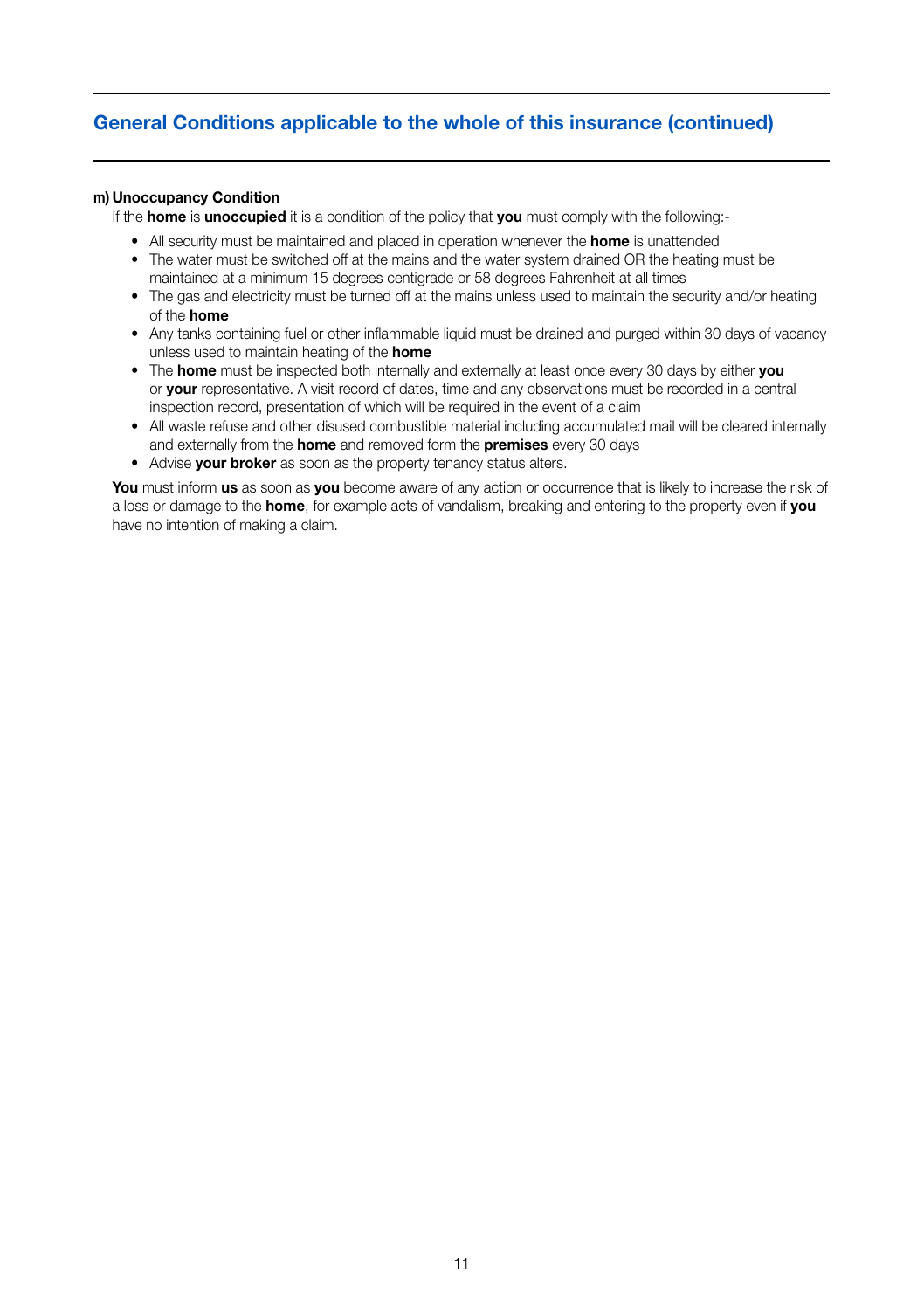### **General Exclusions applicable to the whole of this insurance**

### **a) Radioactive Contamination and Nuclear Assemblies Exclusion**

**We** will not pay for:

- 1. loss or destruction of or damage to any property
- 2. any legal liability of any nature

directly or indirectly caused by or contributed to, by or arising from:-

- ionising radiations or contamination by radioactivity from any nuclear fuel or from any nuclear waste from the combustion of nuclear fuel,
- the radioactive, toxic, explosive or other hazardous properties of any explosive nuclear assembly or nuclear component.

#### **b) War Exclusion**

**We** will not pay for any loss or damage or liability directly or indirectly occasioned by, happening through or in consequence of war, invasion, acts of foreign enemies, hostilities (whether war be declared or not), civil war, rebellion, revolution, insurrection, military or usurped power, or confiscation or nationalisation or requisition or destruction of or damage to property by or under the order of any government or public or local authority.

### **c) Existing and/or Deliberate Loss or Damage**

**We** will not pay for loss or damage:

- 1. occurring before cover starts or arising from an event before cover starts
- 2. caused deliberately by **you** or any member of **your** family.

### **d) Indirect Loss or Damage**

**We** will not pay for loss or damage that is not directly associated with the incident that caused **you** to claim, unless expressly stated in this policy wording and **schedule**.

### **e) Electronic Data Exclusion Clause**

**We** will not pay for:

- 1. loss or destruction of or damage to any property
- 2. any legal liability of any nature

#### directly or indirectly caused by or contributed to, by or arising from:-

- computer viruses, erasure or corruption of electronic data;
- the failure of any equipment to correctly recognise the date or change of date.

For the purposes of this exclusion "computer virus" means a set of corrupting, harmful or otherwise unauthorised instructions or code including a set of maliciously introduced unauthorised instructions or code, programmatic or otherwise, that propagate themselves through a computer system or network of any nature. Computer virus includes but is not limited to 'trojan horses', 'worms' and 'time or logic bombs'.

### **f) Contracts (Rights of Third Parties) Act 1999 Clarification Clause**

A person who is not a party to this insurance has no right under the Contracts (Rights of Third Parties) Act 1999 to enforce any term of this insurance but this does not affect any right or remedy of a third party which exists or is available apart from that Act.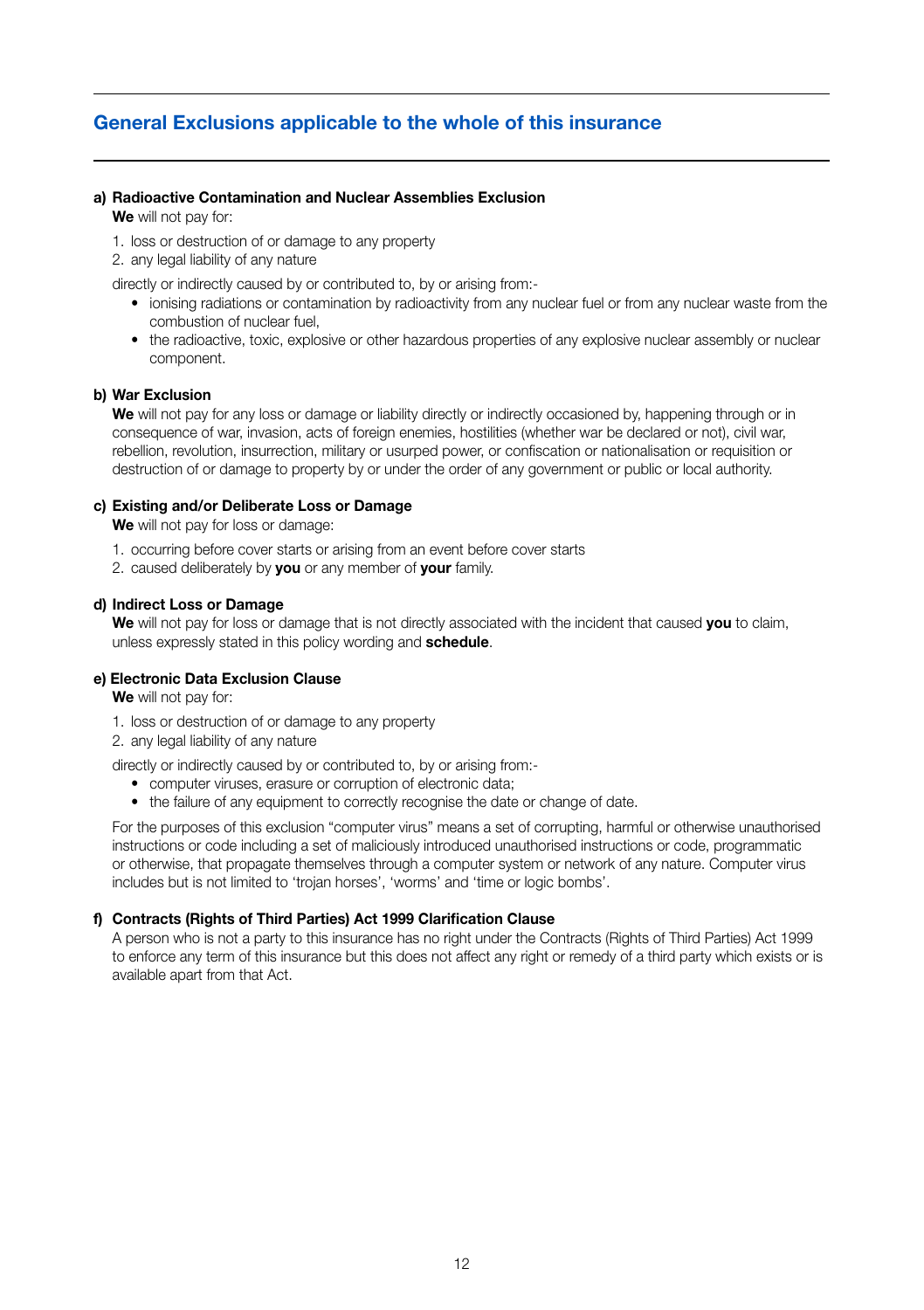### **g) Biological and Chemical Contamination Clause**

**We** will not pay for loss or destruction of, or damage to, any property or any loss or expenses resulting or arising from;

1. any legal liability of any nature

2. death or injury to any person

directly or indirectly caused by or contributed to, by or arising from Biological or Chemical contamination due to or arising from;

- terrorism: and/or
- steps taken to prevent, suppress, control or reduce the consequences of any actual, attempted, threatened, suspected or perceived terrorism.

For the purposes of this exclusion "terrorism" means any act(s) of any person(s) or organisation(s) involving:

- a) the causing, occasioning or threatening of harm of any nature and by any means;
- b) putting the public or any section of the public in fear.

In circumstances in which it is concluded that the purpose(s) of the person(s) or organisation(s) concerned are wholly or partly of a political, religious, ideological or similar nature.

### **h) Loss of Value**

**We** will not pay for any reduction in value of the property insured following repair or replacement paid for under this insurance.

#### **i) Wear and Tear**

We will not pay for damage caused by wear and tear or anything that happens gradually.

### **j) Sonic Bangs**

**We** will not pay for any damage from pressure waves caused by aircraft or other flying devices travelling at or above the speed of sound.

### **k) Contractors Exclusion Clause**

**We** will not pay for loss, damage or liability arising out of the activities of contractors.

### **l) Sanctions**

**We** will not provide any benefit under this insurance to the extent of providing cover, payment of any claim or the provision of any benefit where doing so would breach any sanction, prohibition or restriction imposed by law or regulation.

### **m) Cyber Exclusion**

We will not pay for any loss, damage, expense or legal liability directly or indirectly caused by, contributed to by or arising from electronic means or devices.

Provided that the exclusion does not apply to physical loss or physical damage to the property insured which arises solely from an act or event which occurs accidentally, and which is not intended to cause harm.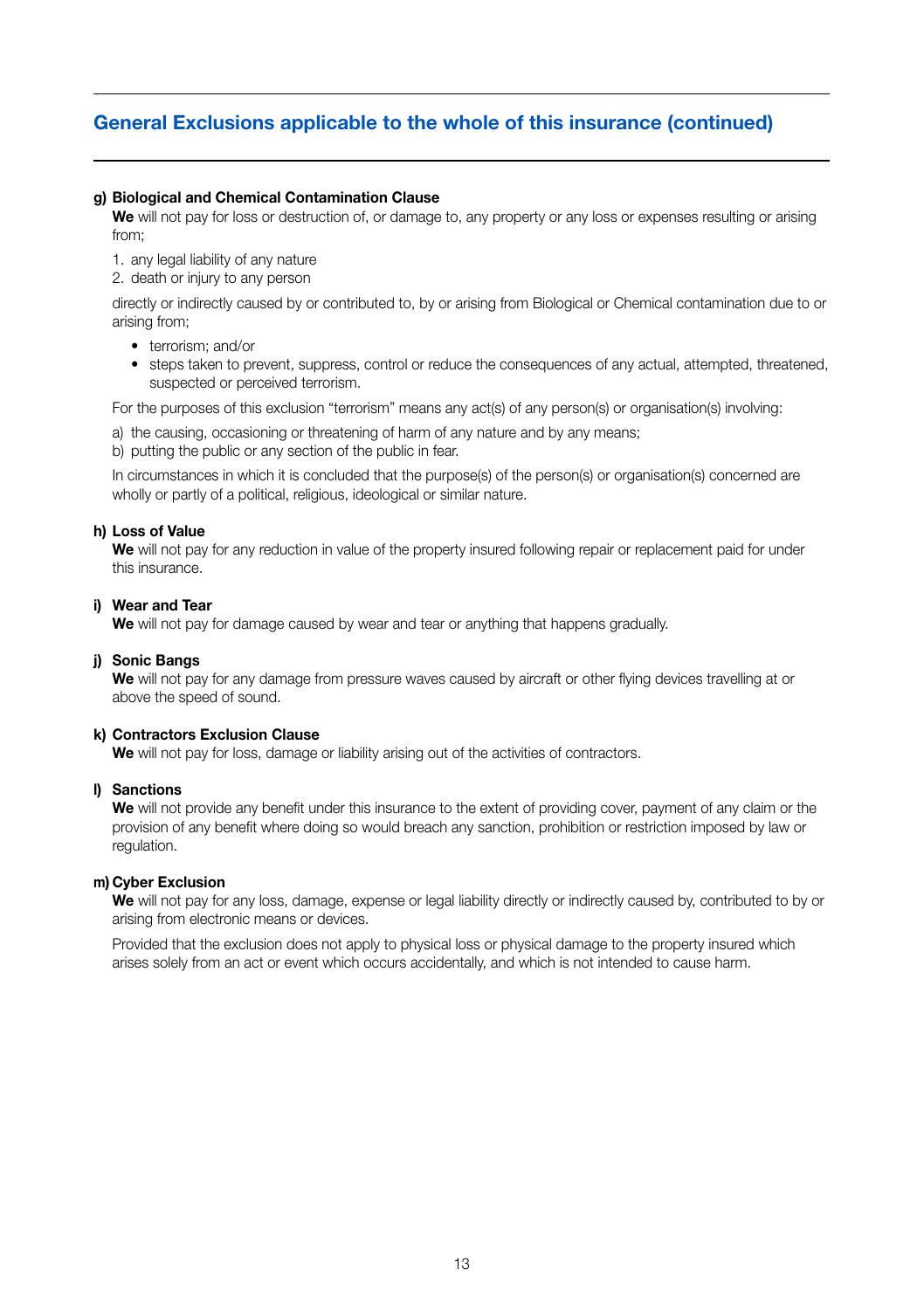### **Claims Conditions applicable to the whole of this insurance**

### **Your Duties**

In the event of a claim or possible claim under this insurance **you** must:

- 1. notify **your broker** or the claims contact as detailed under General Condition k) of this document as soon as possible giving full details of what has happened.
- 2. provide **your broker** or the claims team with written details of what has happened within 30 days and provide any other information **we** may require. **We** will only request information relevant to **your** claim.
- 3. forward to **your broker** or the claims team within 3 days' notice of the claim, if a claim for liability is made against **you**, any letter, claim, writ, summons or other legal document **you** receive.
- 4. inform the Police as soon as possible following malicious acts, violent disorder, riots or civil commotion, theft, attempted theft or lost property.
- 5. not admit liability or offer or agree to settle any claim without **our** written permission.
- 6. take all care to limit any loss, damage or injury.
- 7. provide **us** with evidence of value or age (or both) for all items involved in a claim.
- 8. not abandon any property to **us** without **our** written permission.

If you fail to comply with any of the above duties this insurance may become invalid.

### **How We Deal With Your Claim**

1. Defence of Claims

**We** may

- take full responsibility for conducting, defending or settling any claim in **your** name
- take any action **we** consider necessary to enforce **your** rights or **our** rights under this insurance.
- 2. Other Insurance

**We** will not pay any claim if any loss, damage or liability covered under this insurance is also covered wholly or in part under any other insurance except in respect of any excess beyond the amount which would have been covered under such other insurance had this insurance not been effected.

3. Fraudulent Claims

If **you** make a fraudulent claim under this insurance contract, then **we**:

- (a) Are not liable to pay the claim; and
- (b) May recover from **you** any sums paid by **us** in respect of the claim; and
- (c) May by notice to **you** treat the contract as having been terminated with effect from the time of the fraudulent act.

If **we** exercise **our** right under clause (c) above:

- (a) **We** will not be liable to **you** in respect of a relevant event occurring after the time of the fraudulent act. A relevant event is whatever gives rise to **our** liability under the insurance contract (such as the occurrence of a loss, the making of a claim, or the notification of a potential claim); and,
- (b) **We** need not return any of the premiums paid.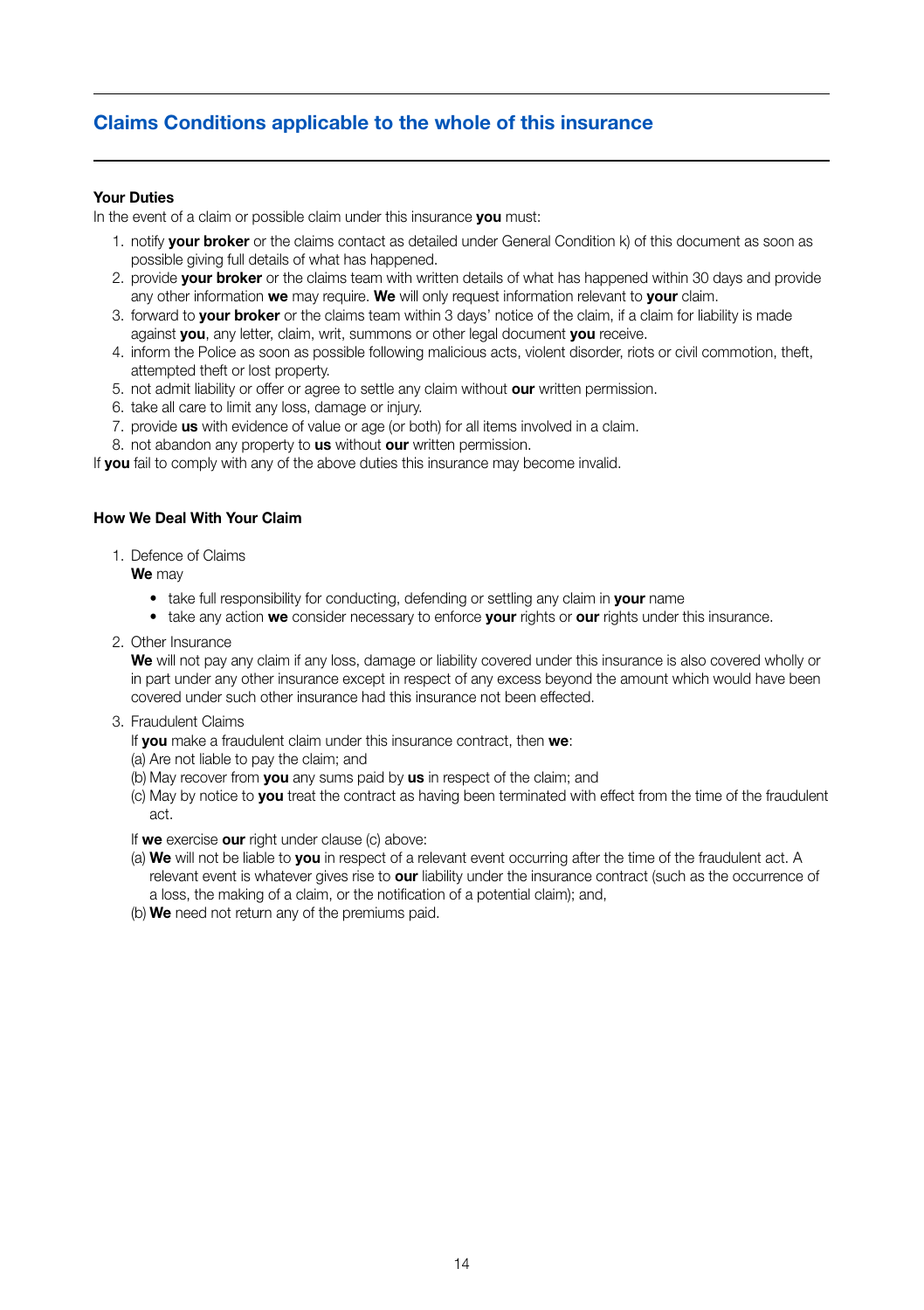# **Buildings**

| What is covered                                                                                                                                           | What is not covered                                                                                                                                                                                                                                                                                                                                                                                                                                                 |  |
|-----------------------------------------------------------------------------------------------------------------------------------------------------------|---------------------------------------------------------------------------------------------------------------------------------------------------------------------------------------------------------------------------------------------------------------------------------------------------------------------------------------------------------------------------------------------------------------------------------------------------------------------|--|
| This insurance covers the <b>buildings</b> for loss or<br>damage, which happens during the period of<br>insurance, directly caused by                     | We will not pay                                                                                                                                                                                                                                                                                                                                                                                                                                                     |  |
| 1. fire, lightning, explosion or earthquake                                                                                                               | the first £100 of every claim increasing to £250 while<br>the buildings are unoccupied                                                                                                                                                                                                                                                                                                                                                                              |  |
| 2. aircraft and other flying devices or items dropped<br>from them                                                                                        | the first £100 of every claim increasing to £250 while<br>the buildings are unoccupied                                                                                                                                                                                                                                                                                                                                                                              |  |
| 3. storm, flood or weight of snow                                                                                                                         | a) the first £100 of every claim increasing to £250 while<br>the buildings are unoccupied<br>b) for loss or damage caused by subsidence, heave<br>or landslip other than as covered under Section<br>One - Buildings, What is covered, item number 9<br>c) for loss or damage to domestic fixed fuel-oil tanks<br>in the open, permanently installed swimming pools,<br>fixed hot tubs, fixed spas, tennis courts, drives,<br>patios and terraces, gates and fences |  |
| 4. escape of water from and frost damage to fixed<br>water tanks, apparatus or pipes                                                                      | a) the first £250 of every claim<br>b) for loss or damage caused by subsidence, heave<br>or landslip other than as covered under Section<br>One - Buildings, What is covered, item number 9<br>c) for loss or damage to domestic fixed fuel-oil tanks,<br>permanently installed swimming pools, fixed hot tubs<br>and fixed spas<br>d) for the appliance or system from which the water<br>escaped<br>e) for loss or damage while the home is unoccupied            |  |
| 5. escape of oil from a fixed domestic oil-fired<br>heating installation and smoke damage caused by<br>a fault in any fixed domestic heating installation | a) the first £100 of every claim increasing to £250 while<br>the buildings are unoccupied<br>b) for loss or damage caused by faulty workmanship<br>c) for the appliance or system from which the oil<br>escaped<br>d) for loss or damage while the <b>home</b> is not furnished<br>enough to be normally lived in                                                                                                                                                   |  |
| 6. theft or attempted theft                                                                                                                               | a) the first £100 of every claim<br>b) for loss or damage which your lodgers or tenants<br>have caused, allowed, chosen to overlook or not<br>reported to police.<br>c) for loss or damage within the <b>home</b> unless the loss<br>or damage is caused by violent and forcible entry or<br>exit from the <b>home</b> or entry is gained by deception<br>d) for loss or damage while the home is unoccupied                                                        |  |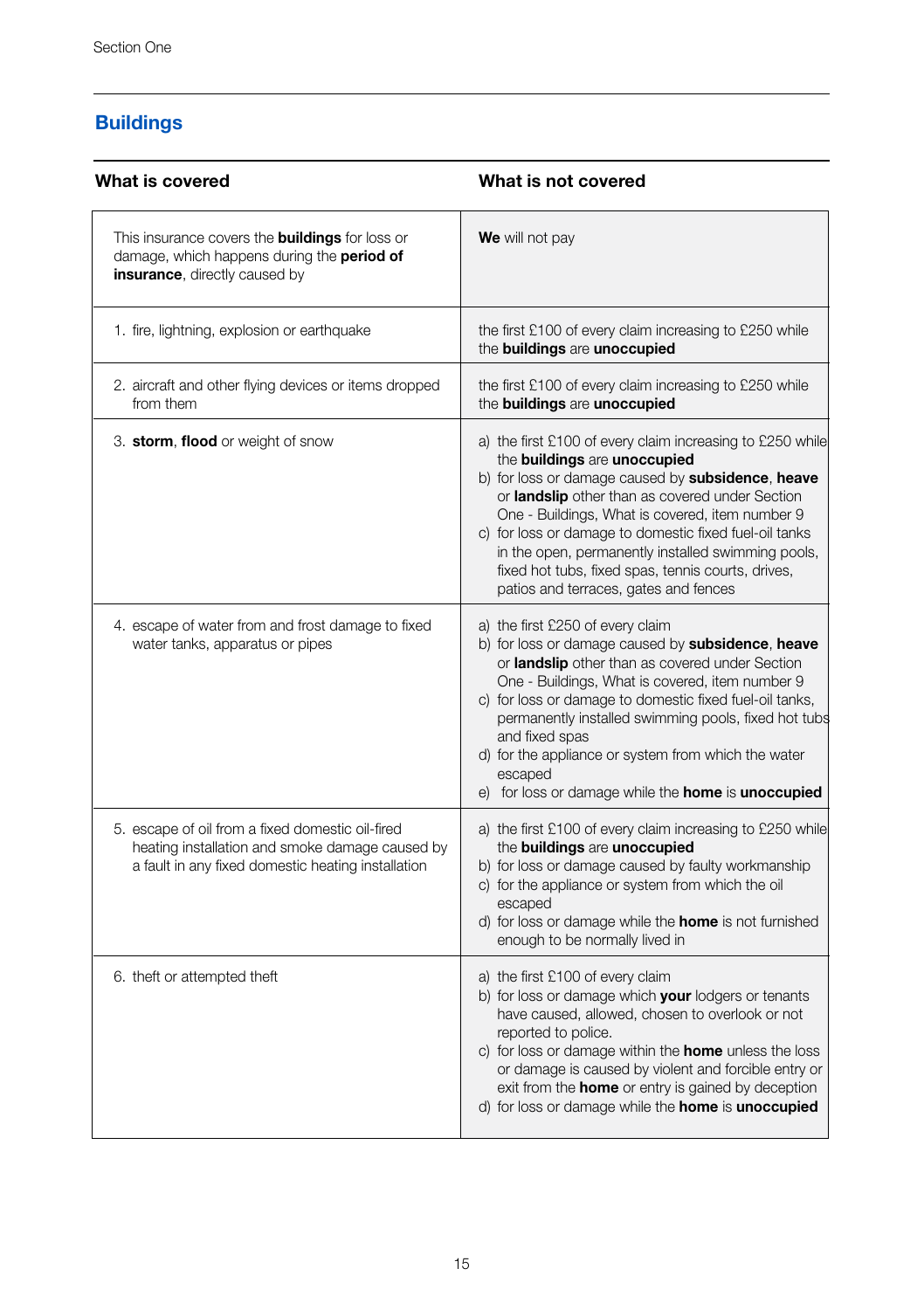| What is covered                                                                                                                       | What is not covered                                                                                                                                                                                                                                                                                                                                                                                                                                                                                                                                                                                                                                                                                                                                                                                                                                                                                                                                                                                                                                                      |
|---------------------------------------------------------------------------------------------------------------------------------------|--------------------------------------------------------------------------------------------------------------------------------------------------------------------------------------------------------------------------------------------------------------------------------------------------------------------------------------------------------------------------------------------------------------------------------------------------------------------------------------------------------------------------------------------------------------------------------------------------------------------------------------------------------------------------------------------------------------------------------------------------------------------------------------------------------------------------------------------------------------------------------------------------------------------------------------------------------------------------------------------------------------------------------------------------------------------------|
| This insurance covers the <b>buildings</b> for loss or<br>damage, which happens during the period of<br>insurance, directly caused by | We will not pay                                                                                                                                                                                                                                                                                                                                                                                                                                                                                                                                                                                                                                                                                                                                                                                                                                                                                                                                                                                                                                                          |
| 7. collision by any vehicle or animal                                                                                                 | the first £100 of every claim increasing to £250 while<br>the buildings are unoccupied                                                                                                                                                                                                                                                                                                                                                                                                                                                                                                                                                                                                                                                                                                                                                                                                                                                                                                                                                                                   |
| 8. any person taking part in a riot, violent disorder,<br>strike, labour disturbance, civil commotion or<br>acting maliciously        | a) the first £100 of every claim<br>b) more than £5,000 when damage is caused by a<br>person lawfully allowed in your home<br>c) for loss or damage while the home is unoccupied                                                                                                                                                                                                                                                                                                                                                                                                                                                                                                                                                                                                                                                                                                                                                                                                                                                                                         |
| 9. subsidence or heave of the site upon which the<br>buildings stand or landslip                                                      | a) the first £1,000 of every claim<br>b) for loss or damage to domestic fixed fuel-oil tanks,<br>permanently installed swimming pools, fixed hot<br>tubs, fixed spas, tennis courts, drives, patios and<br>terraces, walls, gates and fences unless the private<br>dwelling is also affected at the same time by the<br>same event<br>c) for loss or damage to solid floors unless the walls of<br>the private dwelling are damaged at the same time<br>by the same event<br>d) for loss or damage arising from faulty design,<br>specification, workmanship or materials<br>e) for loss or damage which compensation has<br>been provided for or would have been but for the<br>existence of this insurance under any contract or a<br>guarantee or by law<br>f) for loss or damage caused by coastal erosion<br>g) for loss or damage whilst the <b>buildings</b> are<br>undergoing any structural repairs, structural<br>alterations or extensions<br>h) for loss or damage caused by normal settlement<br>and / or any general deterioration of the <b>buildings</b> |
| 10. breakage or collapse of fixed radio and television<br>aerials, fixed satellite dishes and their fittings and<br>masts             | a) the first £100 of every claim increasing to £250 while<br>the buildings are unoccupied<br>b) for loss or damage to radio and television aerials,<br>satellite dishes, their fittings and masts                                                                                                                                                                                                                                                                                                                                                                                                                                                                                                                                                                                                                                                                                                                                                                                                                                                                        |
| 11. falling trees, telegraph poles or lamp-posts                                                                                      | a) the first £100 of every claim increasing to £250 while<br>the buildings are unoccupied<br>b) for loss or damage caused by trees being cut down<br>or cut back within the premises<br>c) for loss or damage to gates and fences                                                                                                                                                                                                                                                                                                                                                                                                                                                                                                                                                                                                                                                                                                                                                                                                                                        |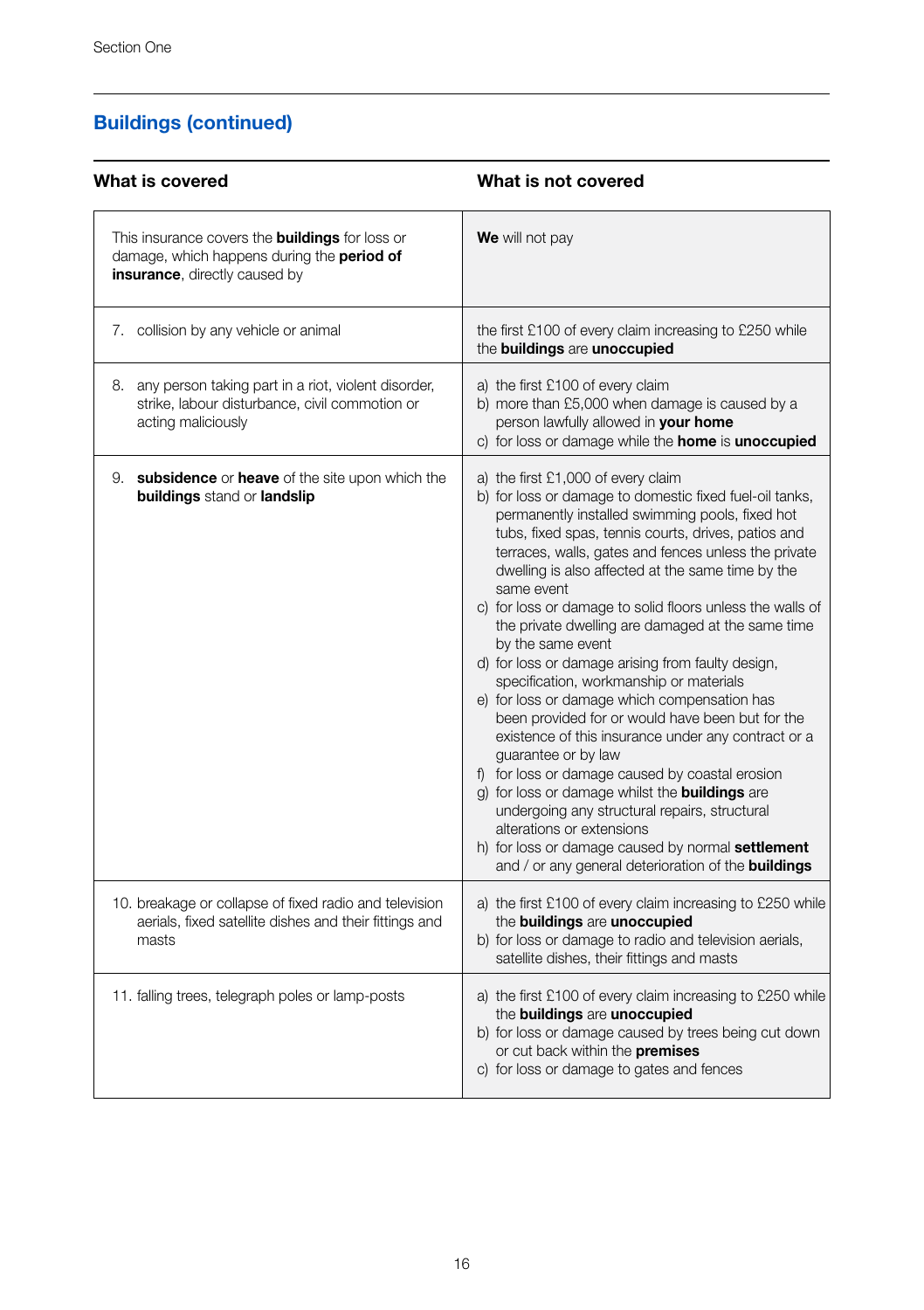| What is covered                                                                                                                                                                                                                                                                                                                                                                                            | What is not covered                                                                                                                                                                                                                                                                                                                                                                                                                                                                                                                                                                                                                                                                                                                 |  |
|------------------------------------------------------------------------------------------------------------------------------------------------------------------------------------------------------------------------------------------------------------------------------------------------------------------------------------------------------------------------------------------------------------|-------------------------------------------------------------------------------------------------------------------------------------------------------------------------------------------------------------------------------------------------------------------------------------------------------------------------------------------------------------------------------------------------------------------------------------------------------------------------------------------------------------------------------------------------------------------------------------------------------------------------------------------------------------------------------------------------------------------------------------|--|
| This section of the insurance also covers                                                                                                                                                                                                                                                                                                                                                                  | We will not pay                                                                                                                                                                                                                                                                                                                                                                                                                                                                                                                                                                                                                                                                                                                     |  |
| A) the cost of repairing <b>accidental damage</b> to<br>• fixed glass and double glazing (including the<br>cost of replacing frames)<br>· solar panels<br>• sanitary ware<br>• ceramic hobs<br>all forming part of the <b>home</b>                                                                                                                                                                         | a) the first £100 of every claim<br>b) for damage caused by chipping, denting or<br>scratching<br>c) more than £2,500 in any period of insurance for<br>loss or damage whilst the <b>home</b> is untenanted or<br>unoccupied, following loss or damage caused by;<br>• Section One - Buildings What is covered,<br>item number 6: Theft or attempted theft<br>following upon or followed by forcible and<br>violent entry to or from the <b>buildings</b><br>• Section One - Buildings What is covered,<br>item number 8: Any person taking part in riot,<br>violent disorder, strike, labour disturbance, civil<br>commotion or acting maliciously.                                                                                |  |
| B) the cost of repairing <b>accidental damage</b> to<br>· domestic oil pipes<br>• underground water-supply pipes<br>• underground sewers, drains and septic tanks<br>• underground gas pipes<br>· underground cables<br>which you are legally liable for at the premises.                                                                                                                                  | a) the first £100 of every claim increasing to £250<br>while the buildings are unoccupied<br>b) for loss or damage to any part of the cables or<br>service pipes within the <b>buildings</b>                                                                                                                                                                                                                                                                                                                                                                                                                                                                                                                                        |  |
| $C$ ) • loss of rent due to you which you are unable<br>to recover, or<br>• additional costs of alternative accommodation,<br>substantially the same as your existing<br>accommodation, which you have to pay for<br>while the <b>buildings</b> cannot be lived in following<br>loss or damage which is covered under Section<br>One                                                                       | (a) any amount over 33.33% of the sum insured<br>for the <b>buildings</b> damaged or destroyed<br>(b) for loss of rent arising from the tenants leaving the<br><b>buildings</b> without giving you notice<br>(c) for rent the tenants have not paid<br>(d) for loss of rent to any <b>buildings</b> that were<br>unoccupied immediately before the insured<br>event giving rise to a claim<br>(e) for loss of rent or any other expenses you must<br>pay to the letting agent<br>(f) for loss of rent arising from any part of the <b>home</b><br>that is used for anything other than domestic<br>accommodation<br>(g) for loss of rent after the <b>home</b> is fit to be let out<br>(h) for loss of rent for more than 12 months |  |
| D) expenses you have to pay and which we have<br>agreed in writing for<br>architects', surveyors', consulting<br>engineers' and legal fees<br>• the cost of removing debris and making safe the<br>building<br>• costs you have to pay in order to comply with any<br>Government or local authority requirements<br>following loss or damage to the <b>buildings</b> which is<br>covered under Section One | a) any expenses for preparing a claim or an estimate<br>of loss or damage<br>b) any costs if Government or local authority<br>requirements have been served on you before the<br>loss or damage                                                                                                                                                                                                                                                                                                                                                                                                                                                                                                                                     |  |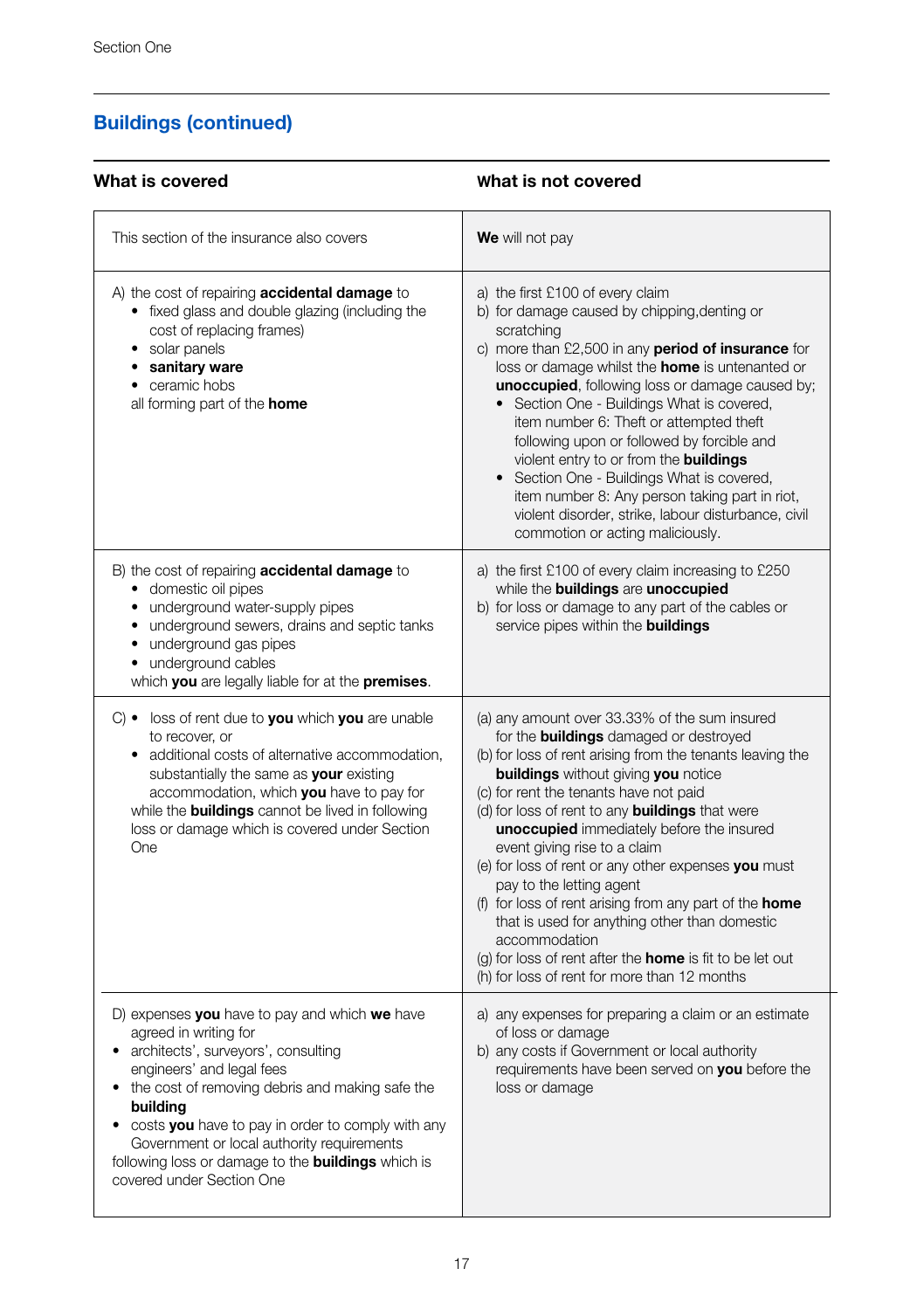| What is covered                                                                                                                                                                                                                                                                                                                                                                                                                                                          | What is not covered                                                                                                                                                                                                                                             |
|--------------------------------------------------------------------------------------------------------------------------------------------------------------------------------------------------------------------------------------------------------------------------------------------------------------------------------------------------------------------------------------------------------------------------------------------------------------------------|-----------------------------------------------------------------------------------------------------------------------------------------------------------------------------------------------------------------------------------------------------------------|
| This section of the insurance also covers                                                                                                                                                                                                                                                                                                                                                                                                                                | We will not pay                                                                                                                                                                                                                                                 |
| E) increased domestic metered water charges you<br>have to pay following an escape of water which<br>gives rise to an admitted claim under Section One<br>- Buildings, What is covered, item number 4                                                                                                                                                                                                                                                                    | more than £750 in any period of insurance. If you<br>claim for such loss under Section One and Section Two.<br>we will not pay more than £750 in total                                                                                                          |
| F) anyone buying the <b>home</b> who will have the<br>benefit of Section One until the sale is completed<br>or the insurance ends, whichever is sooner                                                                                                                                                                                                                                                                                                                   | if the <b>buildings</b> are insured under any other insurance                                                                                                                                                                                                   |
| G) trace and access cover<br>in the event of loss or damage to the <b>buildings</b><br>which is covered under Section One - Buildings<br>What is covered, item number 4: In consequence<br>of escape of water from and frost damage to<br>fixed water tanks, apparatus and pipes, we<br>will pay for the expenses incurred by you in<br>locating the source of such damage and in<br>subsequent making good of damage caused as a<br>consequence of locating such source | more than £5,000 in total during the <b>period of</b><br>insurance                                                                                                                                                                                              |
| H) illegal activities cover<br>In the event of loss or damage caused to the<br><b>buildings</b> for the purpose of illegal activities by a<br>person legally allowed in your property                                                                                                                                                                                                                                                                                    | a) the first £100 of every claim increasing to £250<br>while the buildings are unoccupied<br>b) for any damage caused by you<br>c) more than £5,000 in respect any one incident                                                                                 |
| I) emergency access to the <b>premises</b><br>In the event of loss or damage caused to the<br><b>buildings</b> or destruction to external landscaping<br>caused by the emergency services or persons<br>acting under their control in gaining access to the<br>insured premises as a result of concern for the<br>welfare of the tenant(s) or to mitigate damage to<br>the <b>premises</b> caused by an insured peril under<br>Section One - Buildings What is covered   | a) more than £10,000 in total during the period of<br>insurance<br>b) any costs incurred following damage caused<br>by the police in the course of any criminal<br>investigation or as a result of unlawful activities at<br>the premises or occuring elsewhere |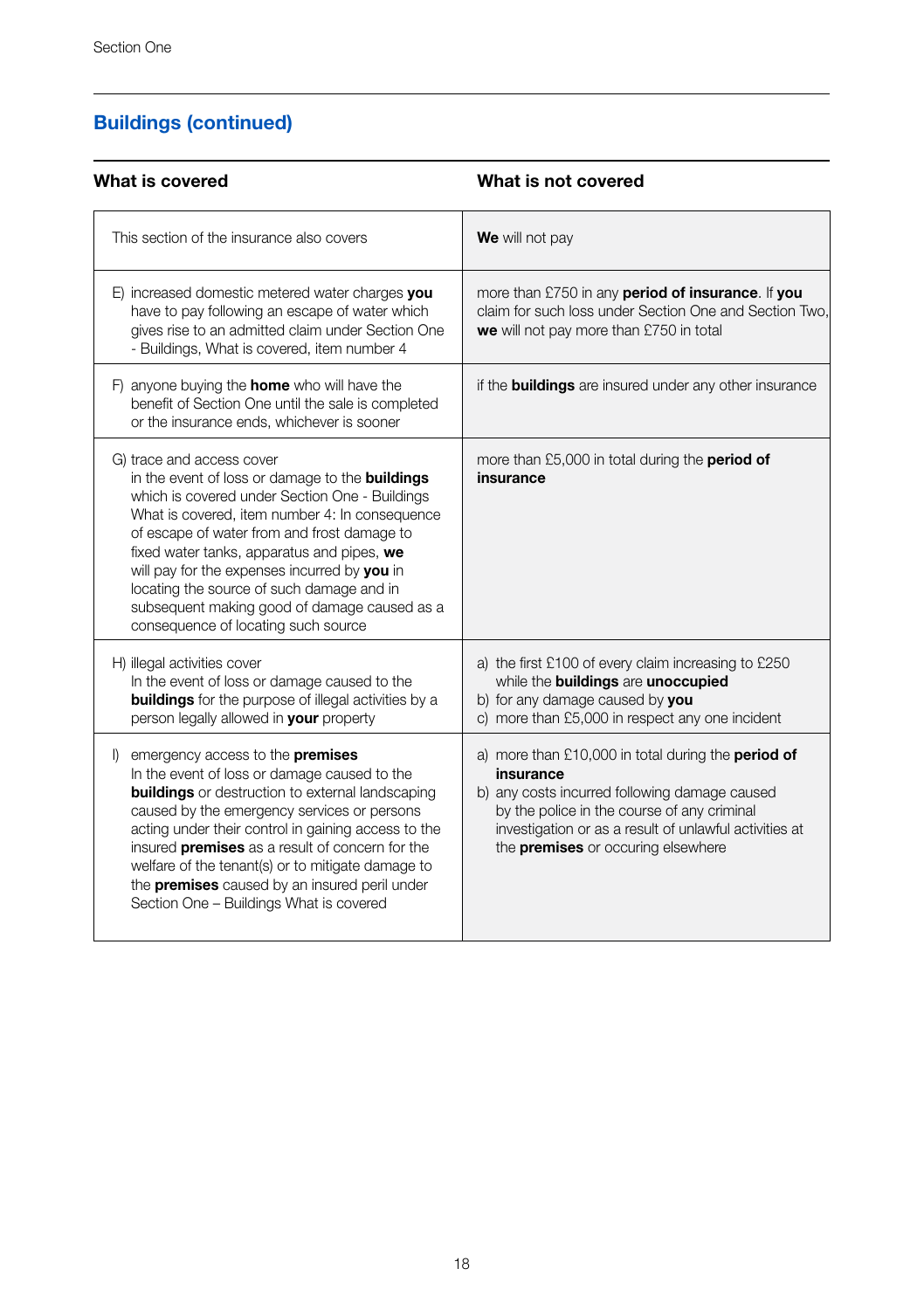### **Accidental damage** to the **buildings**

The following applies only if the **schedule** shows that **accidental damage** to the **buildings** is included.

### **What is covered**

### **What is not covered**

| This extension covers              | We will not pay                                                                                                                                                                                                                                                                                                                                                                                                                                                                                                                                                                                                                                                                                                                                                                                                                                                                                                                                                                                                                                                                                                                                                                                                                                          |
|------------------------------------|----------------------------------------------------------------------------------------------------------------------------------------------------------------------------------------------------------------------------------------------------------------------------------------------------------------------------------------------------------------------------------------------------------------------------------------------------------------------------------------------------------------------------------------------------------------------------------------------------------------------------------------------------------------------------------------------------------------------------------------------------------------------------------------------------------------------------------------------------------------------------------------------------------------------------------------------------------------------------------------------------------------------------------------------------------------------------------------------------------------------------------------------------------------------------------------------------------------------------------------------------------|
| accidental damage to the buildings | a) the first £100 of every claim<br>b) for the <b>buildings</b> moving, settling, shrinking,<br>collapsing or cracking<br>c) for damage while the <b>home</b> is being altered,<br>repaired, cleaned, maintained or extended<br>d) for damage to outbuildings and garages which<br>are not of standard construction<br>e) for the cost of general maintenance<br>f) for damage caused by infestation, corrosion,<br>damp, wet or dry rot, mould or frost<br>g) for damage arising from faulty design,<br>specification, workmanship or materials<br>h) for damage from mechanical or electrical faults or<br>breakdown<br>i) for damage caused by dryness, dampness,<br>extremes of temperature or exposure to light<br>for damage to permanently installed swimming<br>pools, fixed hot tubs, fixed spas, tennis courts,<br>drives, patios and terraces, walls, gates,<br>fences.and fuel tanks<br>k) for any damage caused by or contributed to<br>by or arising from any kind of pollution and/or<br>contamination<br>for damage or any proportion of damage we<br>specifically exclude elsewhere under Section One<br>- Buildings<br>m) for damage while the <b>home</b> is not self-contained<br>n) for loss or damage while the home is unoccupied |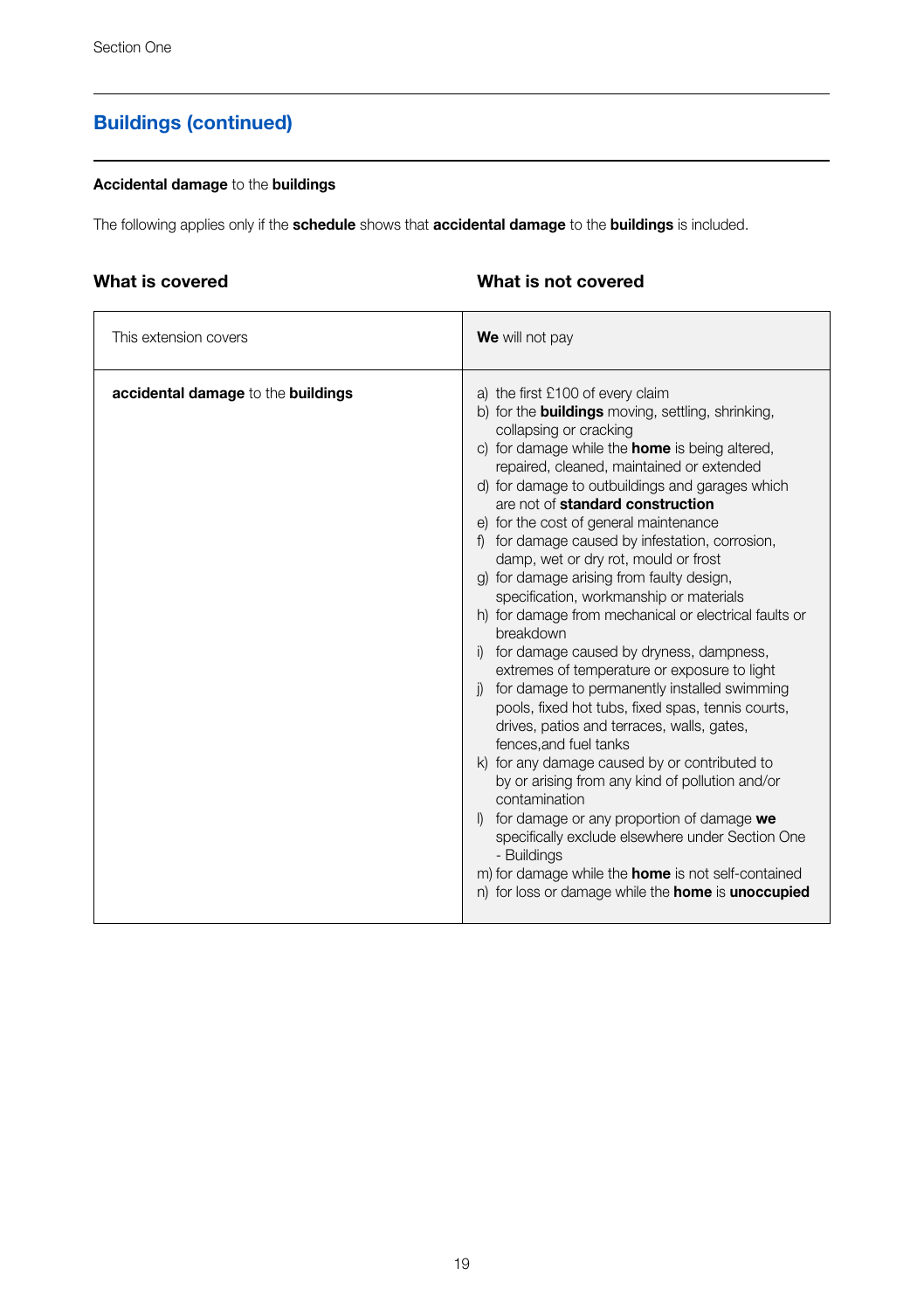### **Settling Claims**

### **Conditions that apply to Section One - Buildings only**

### **How we deal with your claim**

1. If **your** claim for loss or damage is covered under Section One, **we** will pay the full cost of repair as long as:

- the **buildings** were in a good state of repair immediately prior to the loss or damage and
- the sum insured is enough to pay for full cost of rebuilding the **buildings** in their present form and
- the damage has been repaired or loss has been reinstated

If the **buildings** were not in a good state of repair prior to the loss **we** will reassess **our** quotation with the correct information and may deduct an amount from **your** claim to reflect the percentage difference in the premiums and apply this difference to the claims settlement. If the correct risk details would not have been acceptable to **us we** will cancel the policy from the date this information altered and made the risk unacceptable.

2. **We** will not pay the cost of replacing or repairing any undamaged parts of the **buildings** which form part of a pair, set, suite or part of a common design or function when the loss or damage is restricted to a clearly identifiable area or to a specific part.

### **Your sum insured**

- 1. **We** will not reduce the sum insured under Section One after **we** have paid a claim as long as **you** agree to carry out **our** recommendations to prevent further loss or damage.
- 2. If **you** are under-insured, which means the cost of rebuilding the **buildings** at the time of loss or damage is more than **your** sum insured for the **buildings**, then **we** will only pay a proportion of the claim. For example if **your** sum insured only covers one half of the cost of rebuilding the **buildings**; **we** will only pay one half of the cost of repair or replacement.

### **Limit of Insurance**

**We** will not pay more than the sum insured for each **premises** shown in the **schedule**.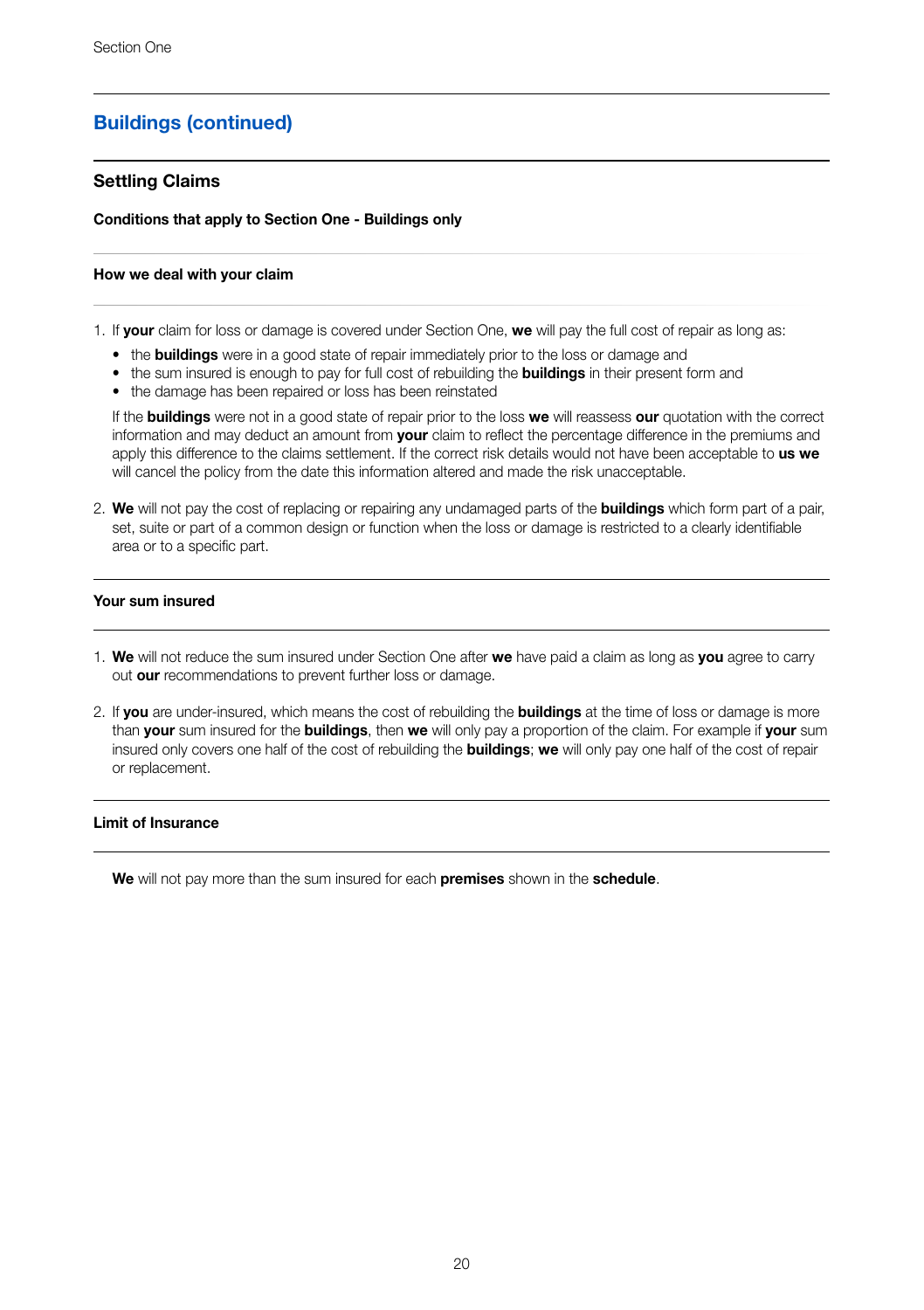# **Contents**

| What is covered                                                                                                                                           | What is not covered                                                                                                                                                                                                                                                                                                                                                                                                                                                                                                                                       |
|-----------------------------------------------------------------------------------------------------------------------------------------------------------|-----------------------------------------------------------------------------------------------------------------------------------------------------------------------------------------------------------------------------------------------------------------------------------------------------------------------------------------------------------------------------------------------------------------------------------------------------------------------------------------------------------------------------------------------------------|
| This insurance covers the <b>contents</b> for loss or<br>damage, which happens during the period of<br>insurance, directly caused by                      | We will not pay                                                                                                                                                                                                                                                                                                                                                                                                                                                                                                                                           |
| 1. fire, lightning, explosion or earthquake                                                                                                               | the first £100 of every claim increasing to £250 while<br>the buildings are unoccupied                                                                                                                                                                                                                                                                                                                                                                                                                                                                    |
| 2. aircraft and other flying devices or items dropped<br>from them                                                                                        | the first £100 of every claim increasing to £250 while<br>the buildings are unoccupied                                                                                                                                                                                                                                                                                                                                                                                                                                                                    |
| 3. storm, flood or weight of snow                                                                                                                         | a) the first £100 of every claim increasing to £250<br>while the buildings are unoccupied<br>b) for property in the open                                                                                                                                                                                                                                                                                                                                                                                                                                  |
| 4. escape of water from fixed water tanks,<br>apparatus or pipes                                                                                          | a) the first £100 of every claim increasing to £250<br>while the buildings are unoccupied                                                                                                                                                                                                                                                                                                                                                                                                                                                                 |
| 5. escape of oil from a domestic fixed oil-fired<br>heating installation and smoke damage caused by<br>a fault in any fixed domestic heating installation | a) the first £100 of every claim increasing to £250<br>while the buildings are unoccupied<br>b) for loss or damage caused by faulty workmanship                                                                                                                                                                                                                                                                                                                                                                                                           |
| 6. theft or attempted theft                                                                                                                               | a) the first £100 of every claim<br>b) for loss or damage unless the loss or damage<br>follows a violent and forcible entry or exit, or entry<br>is gained by deception<br>c) any amount over £500 or 3% of the sum insured<br>for contents whichever is greater, within<br>detached domestic outbuildings and garages<br>d) for loss or damage which your lodgers or tenants<br>have caused, allowed, chosen to overlook or not<br>reported to the police<br>e) for loss of oil from storage tanks<br>f) for loss or damage while the home is unoccupied |
| 7. collision by any vehicle or animal                                                                                                                     | the first £100 of every claim increasing to £250 while<br>the buildings are unoccupied                                                                                                                                                                                                                                                                                                                                                                                                                                                                    |
| 8. any person taking part in a riot, violent disorder,<br>strike, labour disturbance, civil commotion or<br>acting maliciously                            | a) the first £100 of every claim<br>b) for loss or damage while the home is unoccupied                                                                                                                                                                                                                                                                                                                                                                                                                                                                    |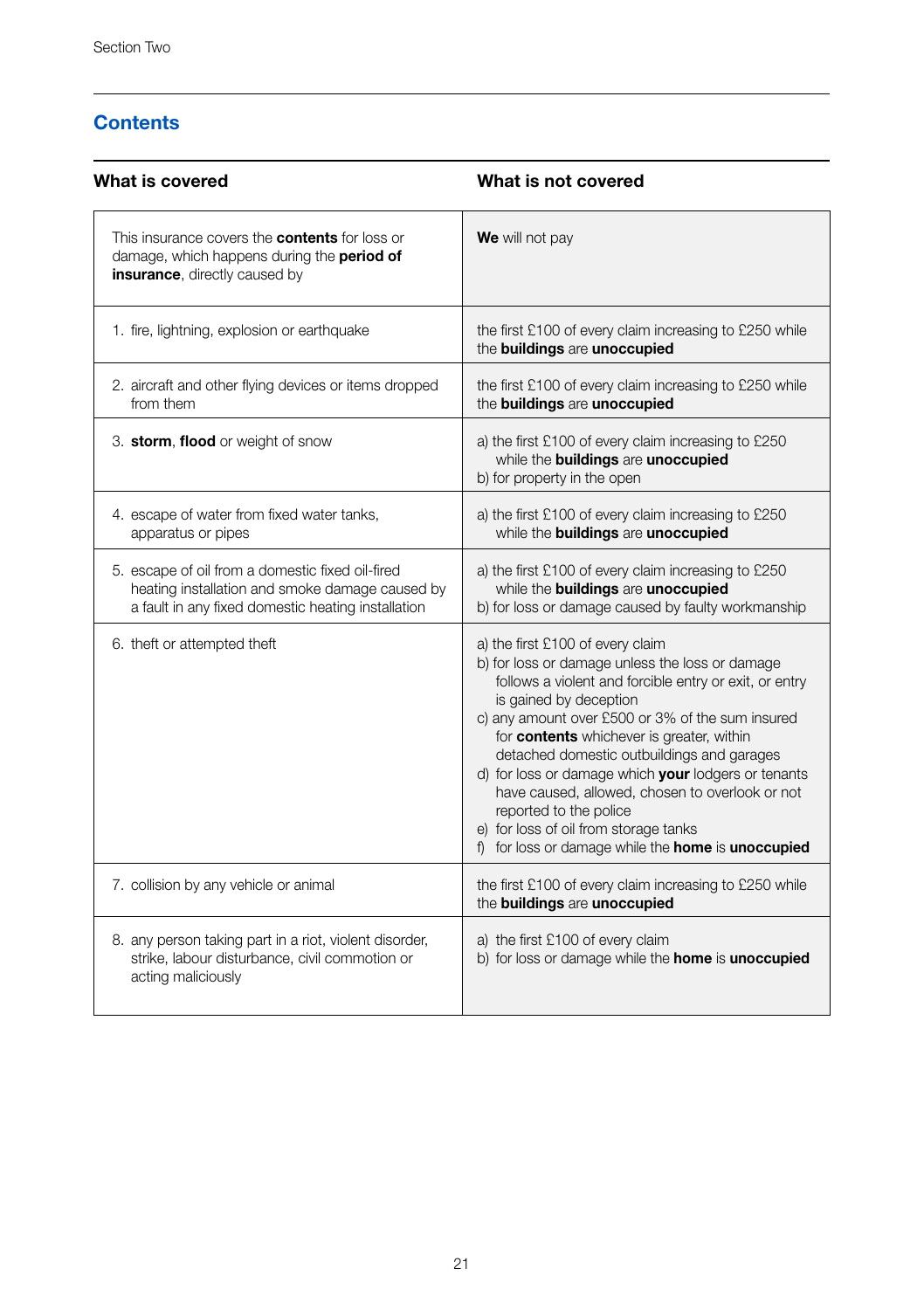# **Contents (continued)**

| What is covered                                                                                                                                     | What is not covered                                                                                                                                                                                                                                                                                                                                                                                                                                                                                                                                                                                                |
|-----------------------------------------------------------------------------------------------------------------------------------------------------|--------------------------------------------------------------------------------------------------------------------------------------------------------------------------------------------------------------------------------------------------------------------------------------------------------------------------------------------------------------------------------------------------------------------------------------------------------------------------------------------------------------------------------------------------------------------------------------------------------------------|
| This insurance covers the <b>contents</b> for loss or<br>damage, which happens during the <b>period of</b><br><b>insurance</b> , directly caused by | We will not pay                                                                                                                                                                                                                                                                                                                                                                                                                                                                                                                                                                                                    |
| 9. subsidence or heave of the site upon which the<br>buildings stand or landslip                                                                    | a) the first £100 of every claim<br>b) for loss or damage following damage to solid<br>floors unless the walls of the private dwelling are<br>damaged at the same time by the same event<br>c) for loss or damage arising from faulty design,<br>specification, workmanship or materials<br>d) for loss or damage which but for the existence<br>of this insurance would be covered under any<br>contract or a quarantee or by law<br>e) for loss or damage whilst the <b>buildings</b> are<br>undergoing any structural repairs, structural<br>alterations or extensions<br>for loss or damage by coastal erosion |
| 10. falling trees, telegraph poles or lamp-posts                                                                                                    | a) the first £100 of every claim increasing to £250<br>while the buildings are unoccupied<br>b) for loss or damage caused by trees being cut<br>down or cut back within the premises                                                                                                                                                                                                                                                                                                                                                                                                                               |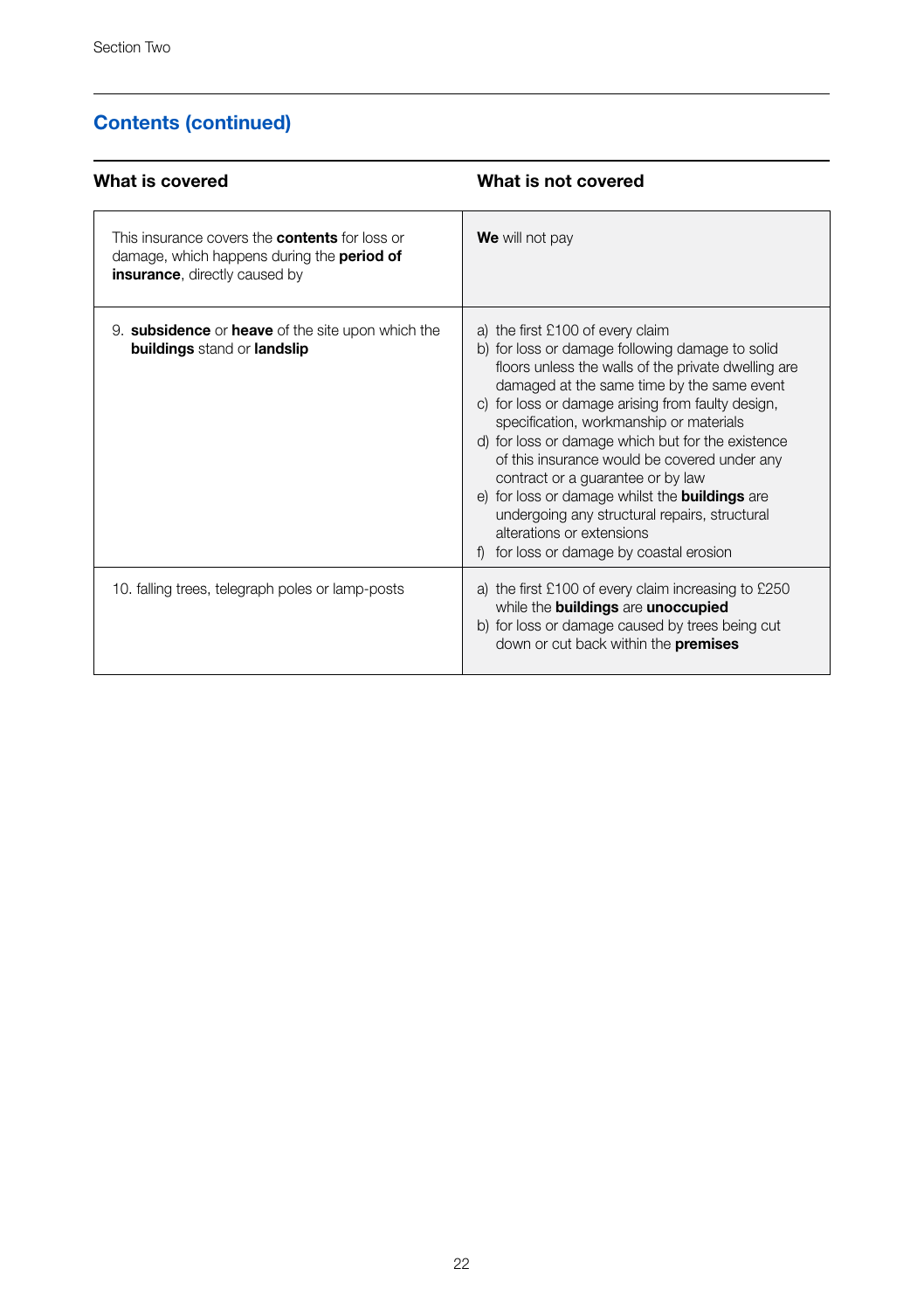# **Contents (continued)**

### **Accidental damage** to the **contents**

The following applies only if the **schedule** shows that **accidental damage** to **contents** is included.

### **What is covered**

### **What is not covered**

| This extension covers                                | We will not pay                                                                                                                                                                                                                                                                                                                                                                                                                                                                                                                                                                                                                                                                                                                                                                                                                                                                                                                                                                                                                                                                                                                                                                                                                                                                                                                                                                                                                                           |
|------------------------------------------------------|-----------------------------------------------------------------------------------------------------------------------------------------------------------------------------------------------------------------------------------------------------------------------------------------------------------------------------------------------------------------------------------------------------------------------------------------------------------------------------------------------------------------------------------------------------------------------------------------------------------------------------------------------------------------------------------------------------------------------------------------------------------------------------------------------------------------------------------------------------------------------------------------------------------------------------------------------------------------------------------------------------------------------------------------------------------------------------------------------------------------------------------------------------------------------------------------------------------------------------------------------------------------------------------------------------------------------------------------------------------------------------------------------------------------------------------------------------------|
| accidental damage to the contents within the<br>home | a) the first £100 of every claim<br>b) for damage or any proportion of damage which<br>we specifically exclude elsewhere under Section<br>Two<br>c) for damage to <b>contents</b> within garages and<br>outbuildings<br>d) for damage or deterioration of any article caused<br>by dyeing, cleaning, repair, renovation or whilst<br>being worked upon<br>e) for damage caused by chewing, tearing,<br>scratching or fouling by animals<br>f) for porcelain, china, glass and other brittle<br>articles<br>g) for <b>money, credit cards</b> , documents or stamps<br>h) for damage to contact, corneal or micro corneal<br>lenses<br>for damage caused by insects, vermin,<br>i)<br>infestation, corrosion, damp, wet or dry rot,<br>mould or frost<br>for damage arising out of faulty design,<br>$\mathbf{i}$<br>specification, workmanship or materials<br>k) for damage from mechanical or electrical faults<br>or breakdown<br>for damage caused by dryness, dampness,<br>$\mathbb{D}$<br>extremes of temperature and exposure to light<br>m) for any loss or damage caused by or contributed<br>to by or arising from any kind of pollution and/or<br>contamination<br>n) using the <b>contents</b> in a way which is different to<br>the manufacturers instructions<br>o) information being erased or damaged on<br>computer equipment<br>p) for damage while the <b>home</b> is not self-contained<br>q) for damage while the home is unoccupied |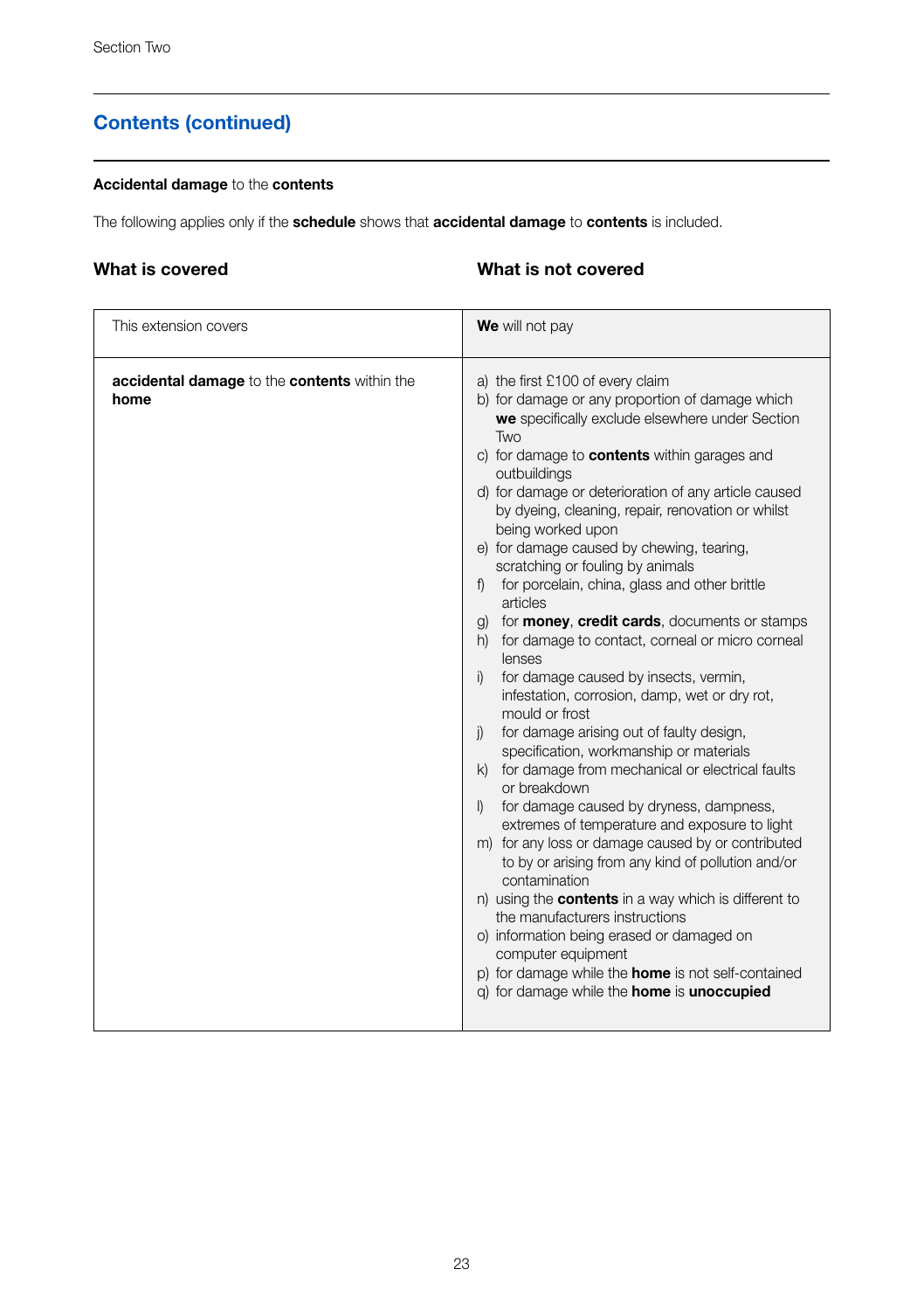### **Contents (continued)**

### **Settling Claims**

**Conditions that apply to Section Two - Contents only**

### **How we deal with your claim**

1. If **you** claim for loss or damage to the **contents we** will at **our** option repair, replace or pay for any article covered under Section Two.

For total loss or destruction of any article **we** will pay **you** the cost of replacing the article as new, as long as:

- the new article is as close as possible to, but not an improvement on, the original article when it was new; and
- **you** have paid or **we** have authorised the cost of replacement
- The above basis of settlement will not apply to
- clothes
- pedal cycles

where **we** will take off an amount for depreciation.

If **we** are able to repair or replace a **contents** item but **we** agree with **your** request for a cash settlement, **we** will only pay what it will cost **us** to repair or replace the item using **our** own suppliers.

2. **We** will not pay the cost of replacing or repairing any undamaged parts of the **contents** which form part of a pair, set or suite or part of a common design or function when the loss or damage is restricted to a clearly identifiable area or to a specific part.

### **Your sum insured**

- 1. **We** will not reduce the sum insured under Section Two after **we** have paid a claim as long as **you** agree to carry out **our** recommendations to prevent further loss or damage.
- 2. If **you** are under-insured, which means the cost of replacing or repairing the **contents** at the time of the loss or damage is more than **your** sum insured for the **contents**, then **we** will only pay a proportion of the claim. For example if **your** sum insured only covers one half of the cost of replacing or repairing the **contents**, **we** will only pay one half of the cost of repair or replacement.

### **Limit of insurance**

**We** will not pay any more than the sum insured for the **contents** of each **premises** shown in the **schedule**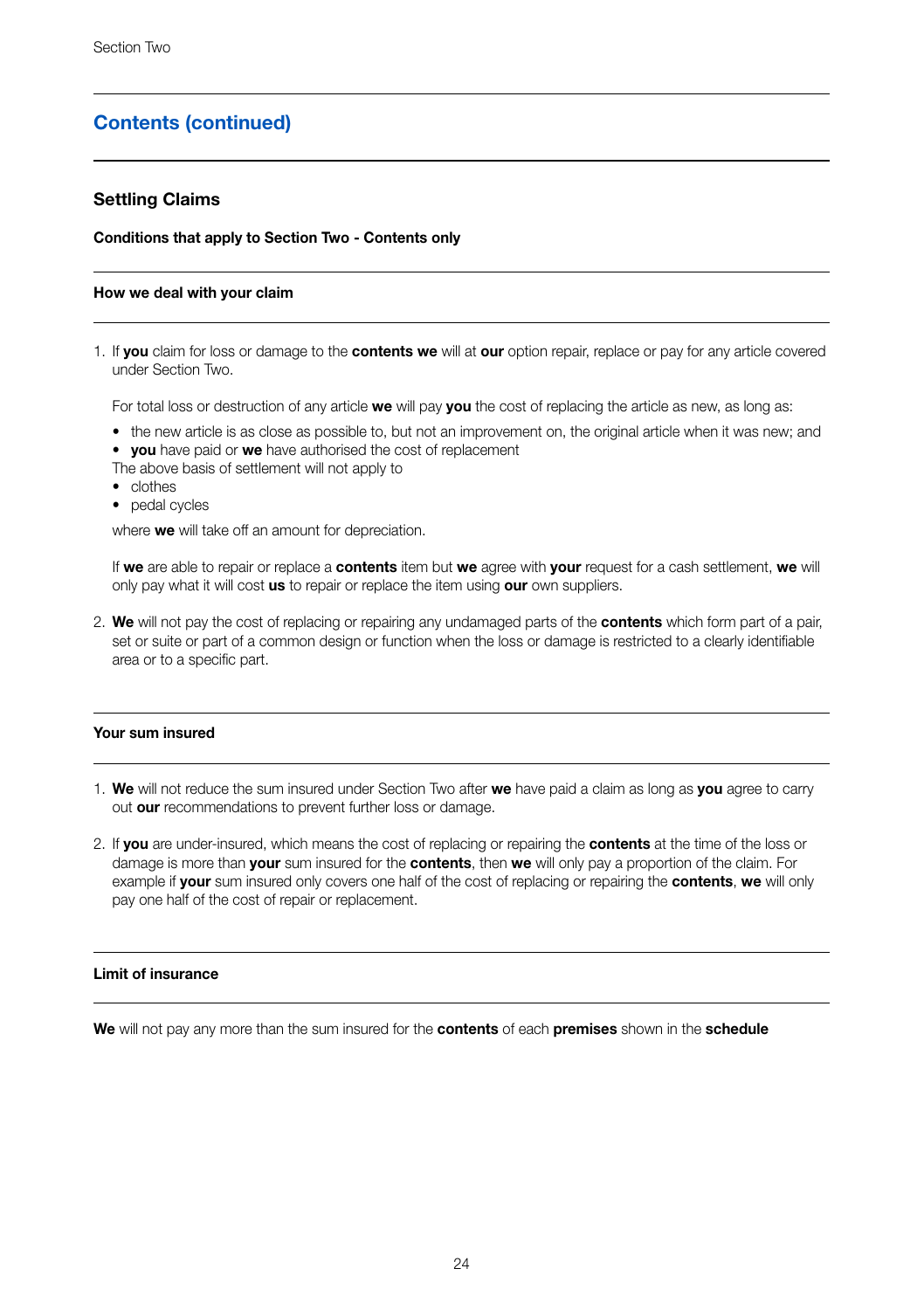# **Legal Liability to the Public**

This section applies only if the **schedule** shows that either the **buildings** are insured under Section One or the **contents** are insured under Section Two of this insurance.

### Part A

Part A of this section applies in the following way:

- if the **buildings** only are insured, **your** legal liability as owner only but not as occupier is covered under Part A below
- If the **contents** only are insured, **your** legal liability as occupier only, but not as owner is covered under Part A below
- if the **buildings** and **contents** are insured, **your** legal liability as owner or occupier is covered under Part A below

| We will pay for your legal liability                                                                                                                                                                                  | We will not pay for your legal liability                                                                                                                                                                                                                                                                                                                                                                                                                                                                                                                                                                                                                                                                                                                                                                                                                                                                                                                                                                                                                                                                                                                                                                                                                                                                                                                                                                                                                                                                                                                                                                                                                                                                                                                                                                                                                                            |
|-----------------------------------------------------------------------------------------------------------------------------------------------------------------------------------------------------------------------|-------------------------------------------------------------------------------------------------------------------------------------------------------------------------------------------------------------------------------------------------------------------------------------------------------------------------------------------------------------------------------------------------------------------------------------------------------------------------------------------------------------------------------------------------------------------------------------------------------------------------------------------------------------------------------------------------------------------------------------------------------------------------------------------------------------------------------------------------------------------------------------------------------------------------------------------------------------------------------------------------------------------------------------------------------------------------------------------------------------------------------------------------------------------------------------------------------------------------------------------------------------------------------------------------------------------------------------------------------------------------------------------------------------------------------------------------------------------------------------------------------------------------------------------------------------------------------------------------------------------------------------------------------------------------------------------------------------------------------------------------------------------------------------------------------------------------------------------------------------------------------------|
| As owner or occupier for any amounts you become<br>legally liable to pay as damages for<br>• bodily injury<br>damage to property<br>caused by an accident happening at the premises<br>during the period of insurance | a) for <b>bodily injury</b> to<br>vou<br>$\bullet$<br>any other permanent member of the <b>home</b> unless<br>a signed lease agreement is in force.<br>• any person who at the time of sustaining such<br>injury is employed by you<br>b) for <b>bodily injury</b> arising directly or indirectly from<br>any communicable disease or condition<br>c) arising out of any criminal or violent act to another<br>person or property<br>d) arising directly or indirectly out of any profession,<br>occupation, business or employment<br>e) which you have assumed under contract and<br>which would not otherwise have attached<br>f) arising out of your ownership, possession or use of:<br>i) any motorised or horsedrawn vehicle other than<br>• domestic gardening equipment used within<br>the premises<br>• pedestrian controlled gardening equipment<br>used eleswhere<br>ii) any power-operated lift<br>iii) any aircraft or watercraft other than manually<br>operated rowing boats, punts or canoes<br>iv) any animal other than cats, horses, or dogs<br>which are not designated as dangerous<br>under the Dangerous Dogs Act 1991*, The<br>Dangerous Dogs (Northern Ireland) Order 1991<br>or Dangerous Dogs Amendment 1997, the<br>Control of Dogs (Scotland) Act 2010 or any<br>amending legislation<br>q) in respect of any kind of pollution and/or<br>contamination other than:<br>• caused by a sudden, identified, unexpected<br>and unforeseen accident which happens in its<br>entirety at a specific moment of time during<br>the period of insurance at the premises<br>named in the schedule: and<br>• reported to us not later than 30 days from the<br>end of the <b>period of insurance</b> :<br>in which case all such pollution and/or contamination<br>arising out of such accident shall be deemed to have<br>happened at the time of such accident |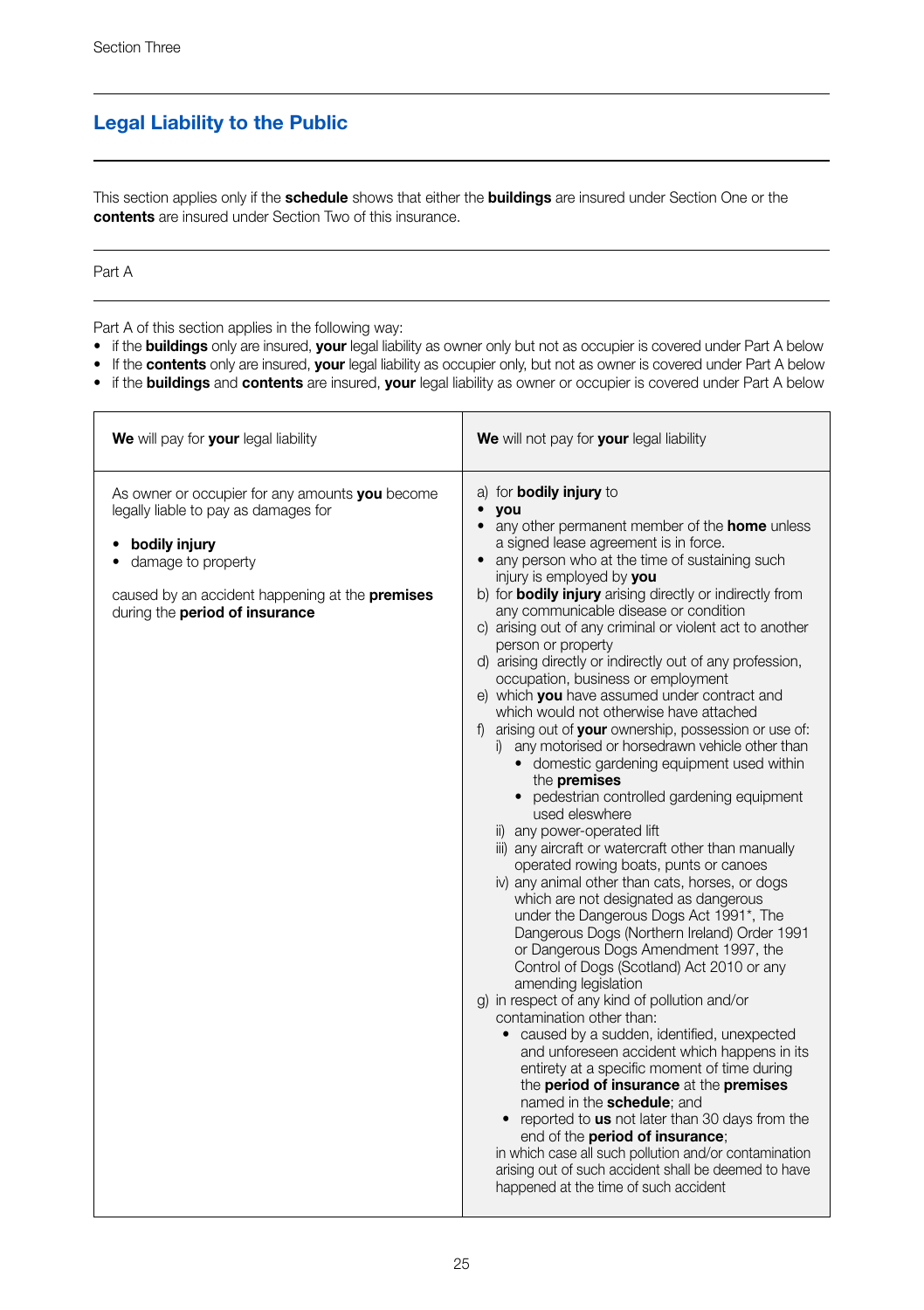### **Legal Liability to the Public (continued)**

| h) arising out of your ownership, occupation,<br>possession or use of any land or <b>building</b> that is<br>not within the premises                                                                  |
|-------------------------------------------------------------------------------------------------------------------------------------------------------------------------------------------------------|
| for damage to property owned by or in the charge<br>or control of                                                                                                                                     |
| $\bullet$ you<br>• any other permanent member of the <b>home</b>                                                                                                                                      |
| • any person employed by you<br>if you are entitled to indemnity under any other<br>insurance, including but not limited to any horse<br>or travel insurance, until such insurance(s) is<br>exhausted |

### \***Dangerous Dogs Act 1991**

The Dangerous Dogs Act 1991 imposes certain requirements on specific types of dog. It also places requirements in relation to dogs which are, as described by the Act, dangerously out of control. For further guidance please see the Office of Public Sector Information website (www.opsi.gov.uk) or contact the Citizens Advice Bureau.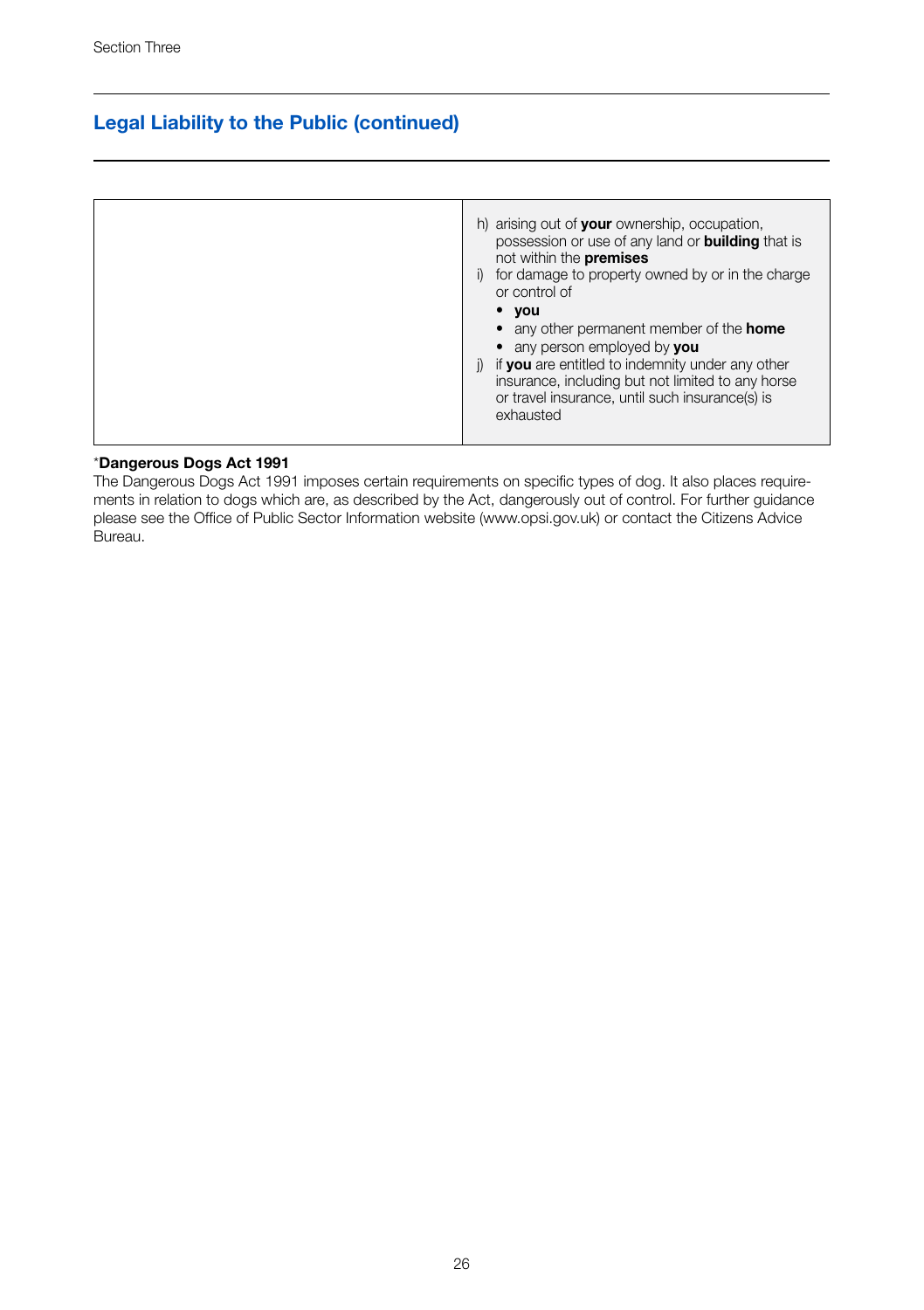### **Legal Liability to the Public (continued)**

### **Part B**

### **What is covered**

### **What is not covered**

| <b>We</b> will pay for                                                                                                                                                                                                                                                                                                                                                                                                              | We will not pay                      |
|-------------------------------------------------------------------------------------------------------------------------------------------------------------------------------------------------------------------------------------------------------------------------------------------------------------------------------------------------------------------------------------------------------------------------------------|--------------------------------------|
| sums which you have been awarded by a court<br>in the <b>United Kingdom</b> and which still remain<br>outstanding three months after the award has been<br>made provided that:<br>Part A of this section would have paid on your<br>behalf had the award been made against you<br>rather than to you<br>there is no appeal pending<br>you agree to allow us to enforce any right which<br>we become entitled to upon making payment | for any amount in excess of £100,000 |

### **Part C**

| <b>We</b> will pay for                                                                                                                                                                                                                                   | We will not pay                                                                                                                           |
|----------------------------------------------------------------------------------------------------------------------------------------------------------------------------------------------------------------------------------------------------------|-------------------------------------------------------------------------------------------------------------------------------------------|
| any amount you become legally liable to pay under<br>Section 3 of the Defective Premises Act 1972* or<br>Article 5 of the Defective Premises (Northern Ireland)<br>Order 1975 in connection with any <b>home</b> previously<br>owned and occupied by you | • for any liability if you are entitled to payment<br>under any other insurance<br>• for the cost of repairing any fault or alleged fault |

### \***Defective Premises Act 1972**

The Defective Premises Act 1972 imposes duties in connection with the provision of dwellings and imposes liability for injury or damage caused to persons through defects in the state of the premises. Section 3 of the Defective Premises Act 1972 (or in Northern Ireland Section 5 Defective Premises Northern Ireland Order 1975) extends the duty of care in certain circumstances after the dwellings have been disposed of. For further guidance please see the Office of Public Sector Information website (www.opsi.gov.uk) or contact the Citizens Advice Bureau.

### **Limit of indemnity**

**We** will not pay

- in respect of pollution and/or contamination:- more than £2,000,000 in all
- in respect of other liability covered under Section Three :- more than £2,000,000 in all for Part A and C, and £100,000 for Part B for any one accident or series of accidents arising out of any one event, plus the costs and expenses which **we** have agreed in writing.